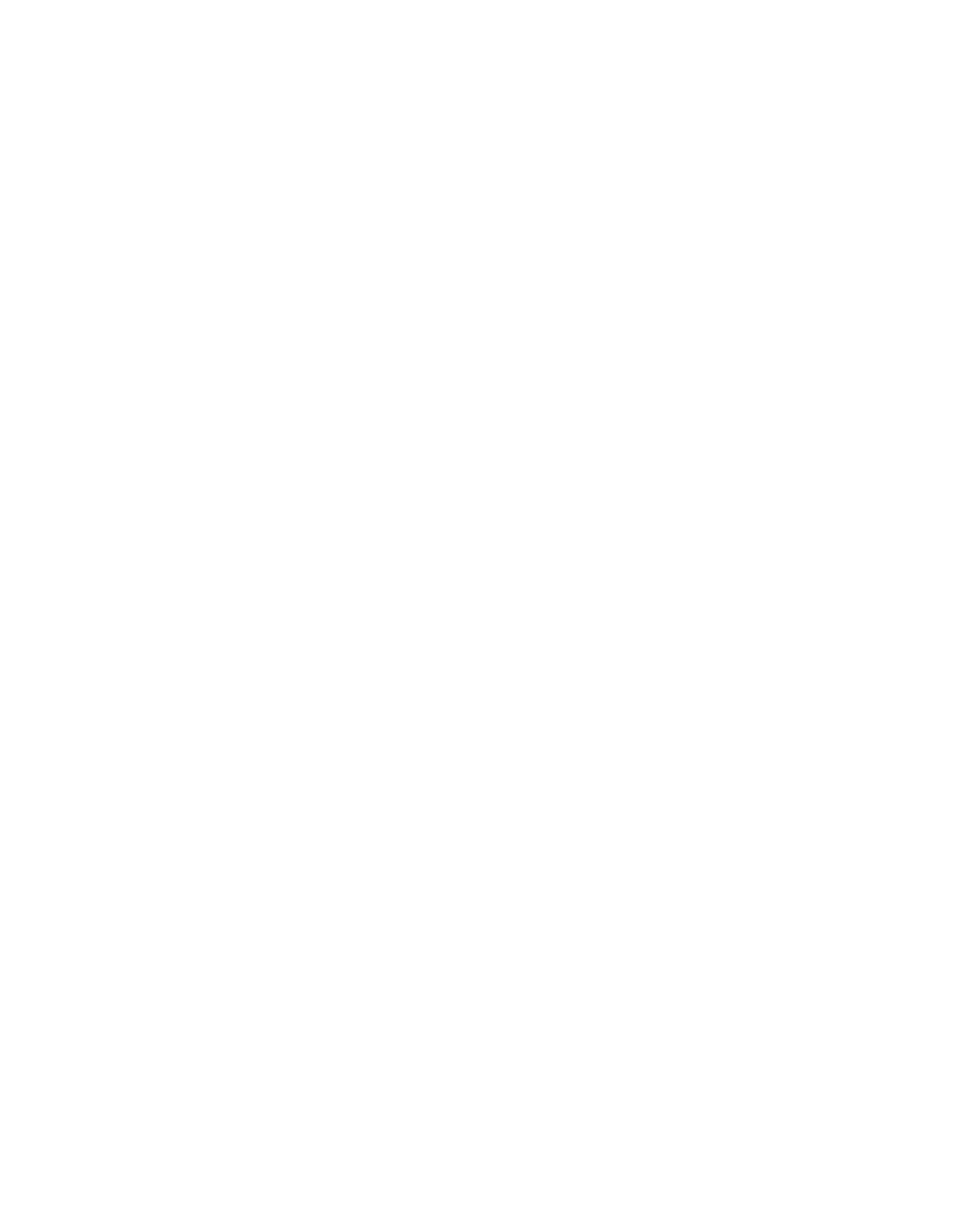# **SECTION 2: PLANNING FOR INCLUSIVE SCHOOLS**

### Developing and Implementing an **Annual School Plan**

School Plans are developed annually by a planning team.





This section of the document outlines some planning concepts, primary planning issues, and guiding principles to assist school communities in initiating or enhancing their planning processes.

The information presented here reflects the essential concepts and processes identified in the planning literature. The emphasis is on long-term strategic planning with a focus on creating a clear purpose and direction for a school community. Some of the steps in the strategic planning process, such as vision building or writing a mission statement, need not take place annually. The vision and mission chosen by a school community, however, need to remain open to revision in response to a changing environment.

Annual School Plans address the knowledge, skills, and attitudes that students are expected to acquire before graduation, and the strengths and needs of school communities. Plans also reflect the diversity of student supports, divisional/district priorities, and link to departmental priorities. For these reasons, reporting templates summarizing the planning processes for early childhood achievement, and division/district planning have been included in the Appendices (Appendix F, pages A19-A30). Planning for inclusive schools takes into consideration all levels of planning for all students and staff.

School Plans are developed by a planning team consisting of school, parental, and community representatives. The participation of teachers and representatives of Advisory Councils for School Leadership on the planning team is governed by legislation. The regulations for The Education Administration Act state: "A principal must involve teachers in any planning process that is undertaken for the school" (The Education Administration Miscellaneous Provisions Regulation, Section 31) and "An Advisory Council may participate in developing an Annual School Plan" (Advisory Councils on School Leadership Regulation, Section 32[2e]). A school can use whatever planning process complements its administrative style and organizational structure.

Over time, the planning process evolves. As planners begin to collect and analyze information gleaned from needs assessments and other available data, they begin to deepen and broaden the linkages among data, decision making, implementation, analysis, and reporting. The following eight-step chart illustrates the development of the planning and reporting process. While the steps are described sequentially, it should be noted that plans will develop at different rates within and across steps over time, and planning teams may engage in multiple steps simultaneously.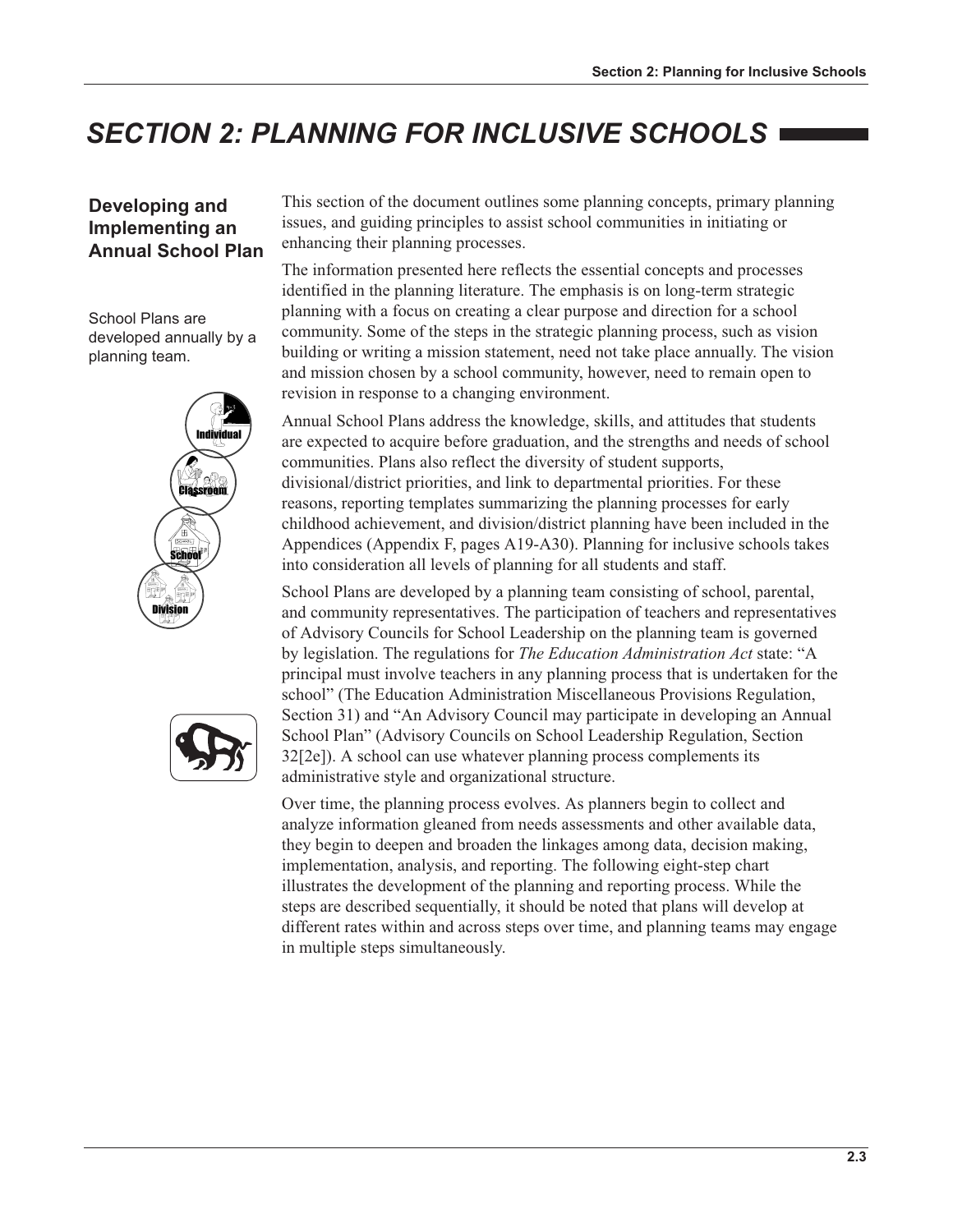## **Steps in Planning and Reporting**

### **Step 1: Preparation (Visioning and Identifying Needs)**

- forming a planning team  $(p. 2.7)$ 
	- identifying strengths and areas for improvement, monitoring, and/or evaluation  $(p. 2.12)$
	- identifying educational priorities (including linkages to divisional and provincial priorities) (p. 2.15)
	- selecting strategies to achieve priorities and outcomes (p. 2.16)



- conducting a needs assessment (formal/informal) (p. 2.23)
- identifying data sources and indicator categories (p. 2.22)
- linking needs to available data (p. 2.24)
- selecting and/or creating measurement instruments (formal/informal) (p. 2.19)
- timetabling (creating a schedule for planning, data collection, and communication)  $(p, 2.21)$
- collecting data (p. 2.24)  $\bullet$



### **Step 3: Data Analysis and Decision Making**

- identifying priorities and outcomes that emerge from data (p. 2.26)
- writing SMART outcomes based on data (p. 2.13)
- obtaining plan feedback and support (p. 2.21)



### **Step 4: Drafting the School Plan**

drafting a school mission statement, priorities, profile, outcomes, professional development activities, parental and community involvement initiatives, summary of the budget, detailed outcome information for previous year  $(p. 3.3)$ 

### Step 5: Sharing the Draft Plan and Finalizing the Plan

- checking for comprehensiveness (p. 3.5)
	- editing/proofreading (using plain language) (p. 3.4)
	- obtaining plan approval by school community and school board (p. 3.6)
	- writing the final document  $(p. 3.5)$



#### **Step 6: School Planning Report**

- completing the provincial template by summarizing the contents of the Annual School Plan (p. 4.3)
- linking the School Planning Report to the Student Services Report (p. 4.3)
- linking the School Planning Report to the Division Planning Report  $(pp. 1.5, 4.3)$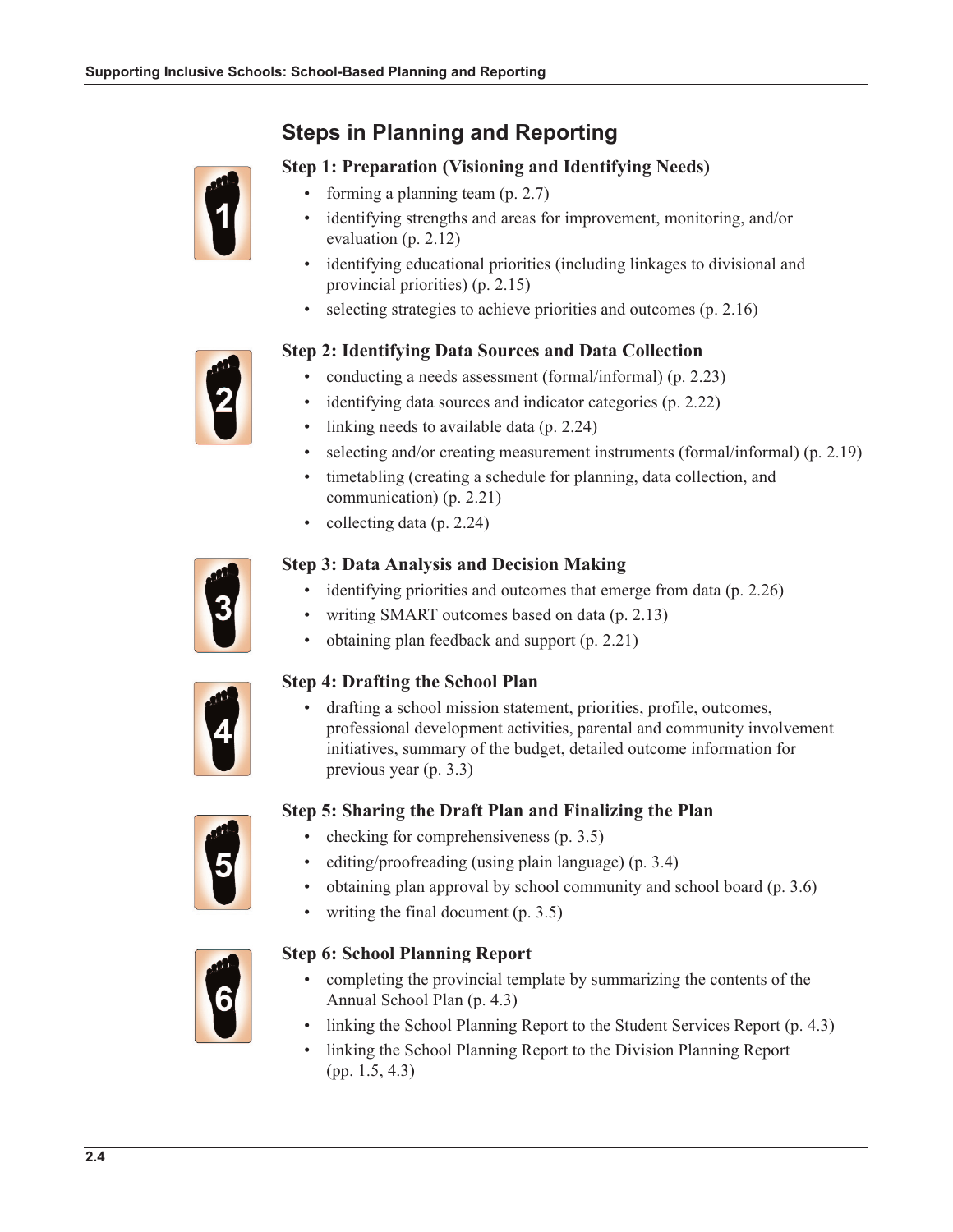

### **Step 7: Drafting the Community Report**

- creating a Community Report reflecting key outcomes and priorities from  $\bullet$ the School Plan that are of particular interest to parents  $(p. 4.6)$
- including contextual information such as school mission statement, school  $\bullet$ profile (e.g., programs, demographics), school priorities and linkages to division/district priorities, parental and community involvement initiatives, summary of previous year's report (p. 4.9)

### Step 8: Sharing the Draft Plan and Finalizing the Report



- $\bullet$ checking for completeness (p. 4.12)
- editing/proofreading (using plain language) (p. 4.12)
- obtaining plan approval by school community and school board (p. 4.12)  $\bullet$
- writing the final Community Report (p. 4.12)  $\bullet$
- sharing the document with school staff prior to distribution of the report  $\bullet$  $(p. 4.12)$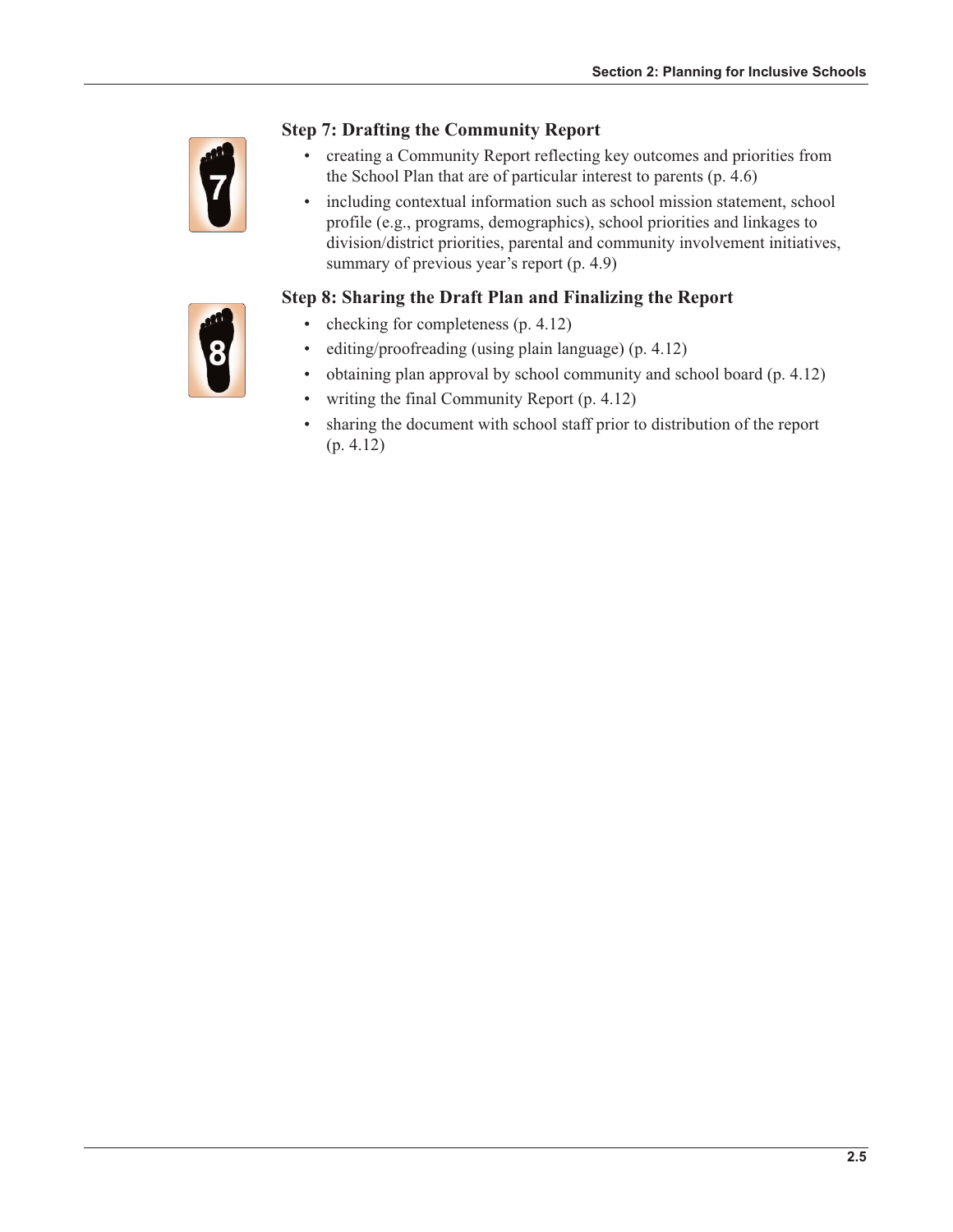### **Preparing to** Plan



Shared roles and responsibilities are essential to effective School Plans.

"To achieve a truly inclusive school community, all stakeholders need to have a voice in planning and implementing new directions."

Fisher, Sax, and Pumpian

The preparation and implementation of effective Annual School Plans are shared responsibilities. School principals take the lead in organizing and implementing School Plans. They involve school staff, parents, and community members in an ongoing, active, collaborative process to develop the plans. Students may also be invited to participate. Principals are responsible for submitting plans to school boards for review and approval, and for ensuring that key elements of the plans are communicated to all parents and to community members. Throughout the planning process, principals maintain an open line of communication between the school and the board office and ensure that divisional and district priorities and concerns are reflected in School Plans. Principals are also responsible for submitting School Planning Reports to the Department annually. A provincial sample of Annual School Plans, upon which each School Planning Report is based, will be reviewed annually.

Principals seek representation on the planning team from the community. Advisory Councils for School Leadership, representatives from school committees, parent councils, Healthy Child initiatives, and/or Home and School Associations are excellent sources for representation. Parents and community members who do not sit on an Advisory Council for School Leadership or a parent council may direct their ideas and concerns through a council representative. Where no form of parent council exists, principals solicit involvement from the general community to assist with planning.

To prepare and implement meaningful plans, school communities require the support and commitment of school boards. Boards review and approve Annual School Plans to ensure that they can be implemented. Divisional and district staff support the planning process by helping to identify educational priorities and by leading or coordinating planning activities.

The school principal is the co-ordinator of the planning process, responsible for organizing and implementing the School Plan. Planning needs to begin early, with an eye to inviting broad participation and diverse points of view, considering issues such as team formation, orientation, mandate, and time expectations.

To aid in time management for planning, a blank monthly planner, a sample of a completed monthly planner, and a generic timeline are displayed in Appendix E.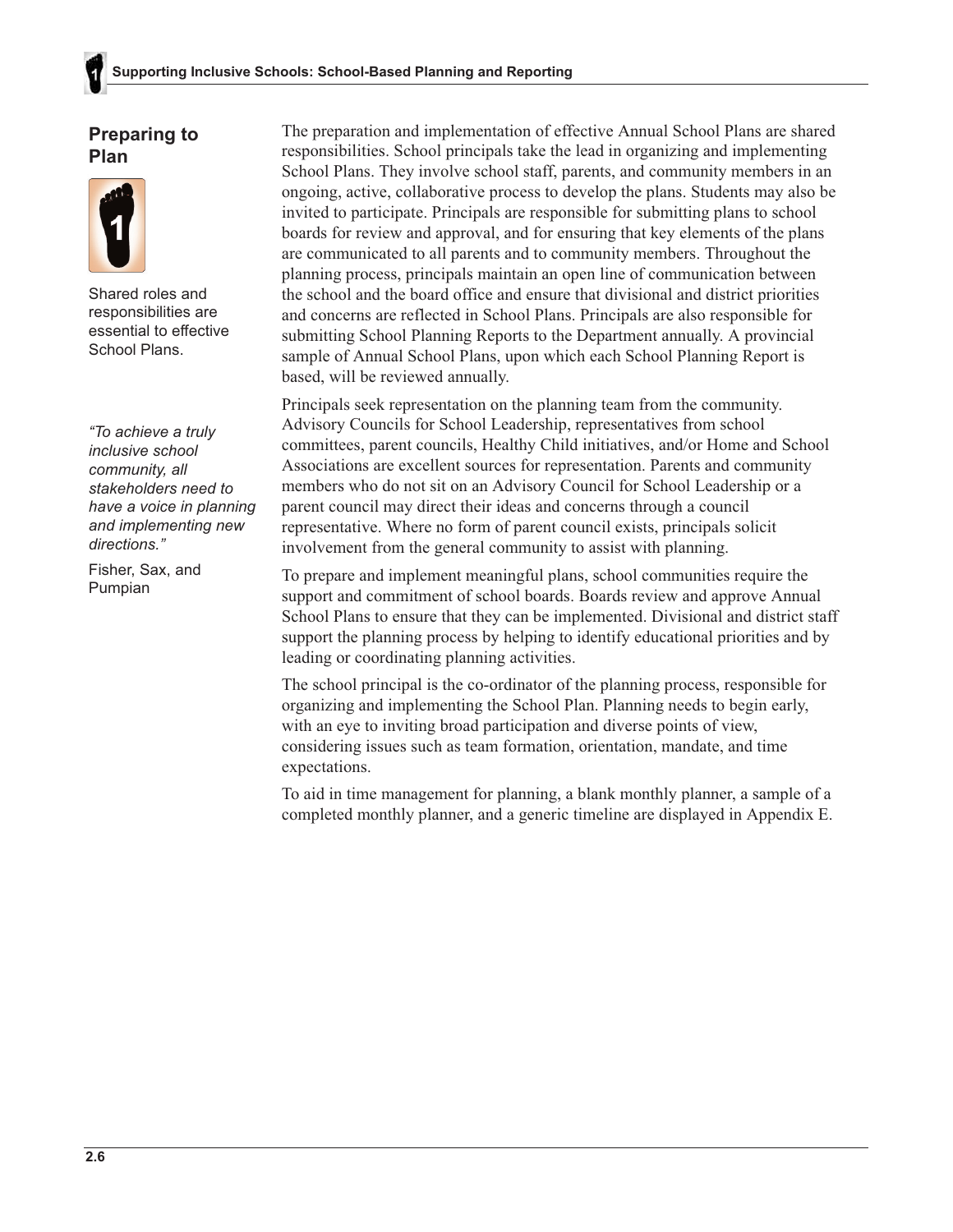#### **Team Formation**

"Change-no matter how positive the outcome-cannot be imposed from above. Those who will feel the impact of the change must be involved from the beginning."

SREB (1995)

The formation of a planning team is a particularly successful method for initiating, implementing, monitoring, and revising plans. A team helps to identify, clarify, and balance the concerns of many people and groups. For most effective group dynamics, limit team size to eight to ten members. Some teams maintain a smaller size (five to seven members) but hold open meetings for everyone to attend. This approach helps to ensure that everyone who has an interest in participating is part of the process.

Involving key partners on the planning team, particularly people directly affected by a planned initiative, should happen immediately to give people the ownership that is critical to the sustainability and success of the plan. This success is unlikely to happen if people feel no control over the change affecting them.

Invitations to participate on a planning team may be extended to every member of the school staff and to the representatives of Advisory Councils for School Leadership or the Parent Council. These stakeholders may also be provided with opportunities to be involved in the planning process in other ways. Participants, for example, could join one of the various subcommittees that are routinely formed to assist in the planning.

Self-selection or election by a majority is preferred to an appointment by a principal. Generally, an already established working group, such as a professional development committee, is not designated as the planning team. Also avoid forming separate planning and implementation teams. Allowing individuals who are responsible for implementation to assist in planning their own activities is one of the best ways to foster accountability and commitment.

#### **Potential Team Members**

When considering the planning process, include divisional staff, teachers, counsellors, students, parents, and others who may aid the planning team, such as people from cultural associations, the business community, health agencies, and so on. Other potential members might include

- department heads/chairpersons
- school administrators
- other school staff
- parent representatives
- community members

This list is in no way exhaustive and there are likely other partners that schools could include as part of the core planning team because they fit into a unique school or system context.

Team members do not necessarily attend planning meetings. For instance, student input can be achieved through committee representation at the Senior Years, through student voice or surveys at the Middle Years, and through classroom discussions at the Early Years.

Being as inclusive as possible is especially critical at the outset so that a variety of perspectives inform the plan and essential supporters immediately opt in because they feel part of the process.

Student input may be obtained in a variety of ways, dependent upon age and stage of development.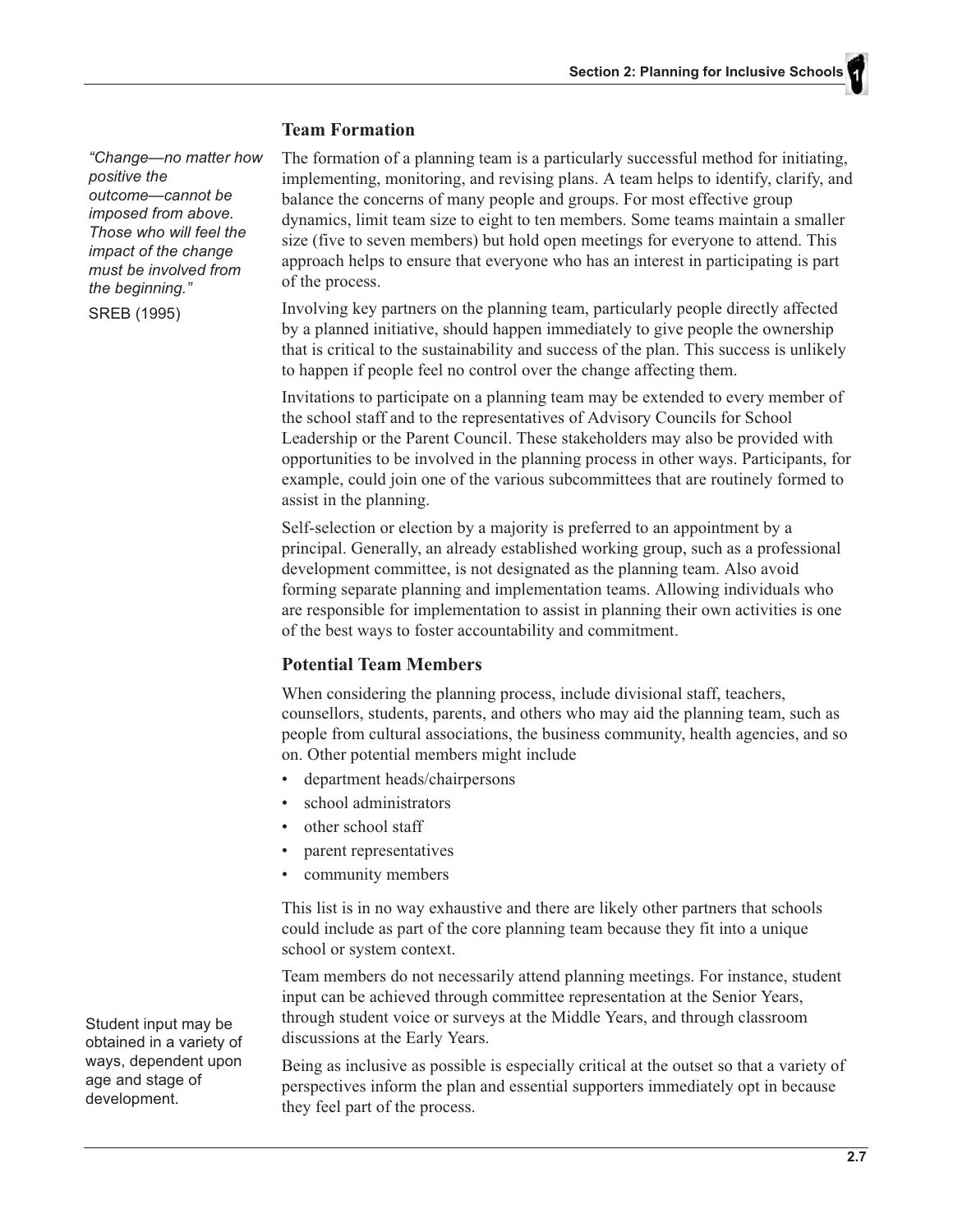*Tip:* Identify key planning team members to communicate progress to subcommittees.

When forming subcommittees, have one member of the planning team take responsibility for opening lines of communication among the various groups within the school community (e.g., parents, classroom and resource teachers, counsellors, and students). The planning team will have ongoing discussions with the school community throughout the planning process.

Inviting active, participatory partnerships in the planning process

- promotes sincere discussion and debate
- fosters commitment within the school community
- provides a more accurate representation of school community issues

Throughout the planning process, planning teams will be challenged with the task of reaching consensus both within the team and within the school community. In situations where the team cannot reach consensus, the process needs to continue to move forward while the team tries to obtain the highest possible level of agreement.

### **Team Considerations**

Listed below are four key considerations to keep in mind regarding what may affect the team and its ability to carry out effective planning.

- Timing: Planning and reporting are processes, not events, and the team should approach them as processes requiring time and patience. At the start of each process, team-building activities help to ensure that individuals "buy-in" because they see themselves as a valued part of a team engaged in a clearly outlined process to accomplish something worthwhile.
- $\bullet$ **Risk Taking:** The team is more effective when it is supported as it takes the risk of engaging in planning and reporting processes that will be new to some people and that may require movement out of a comfort zone. This support should be built in at the organizational level.
- $\bullet$  . **Leadership:** Strong leadership plays a critical role in the success of any organization or initiative.

Research on school improvement has clearly revealed that having a key person in place to keep things on track and moving forward effectively is absolutely essential for the successful accomplishment of a plan. This key person, whether it is the principal or someone else, broadens the base of leadership so that there is shared commitment to keeping a plan or initiative going even if a key person leaves.

**Capacity Building:** A collaborative culture helps to develop leaders who can then generate commitment to continuous school or organizational improvement.

### **Team Orientation**

Effective team functioning requires that members understand

- the function, purpose, and priorities of the team effort
- their roles, responsibilities, and tasks as part of the team

Tip: Identify one key person to lead and motivate the planning team.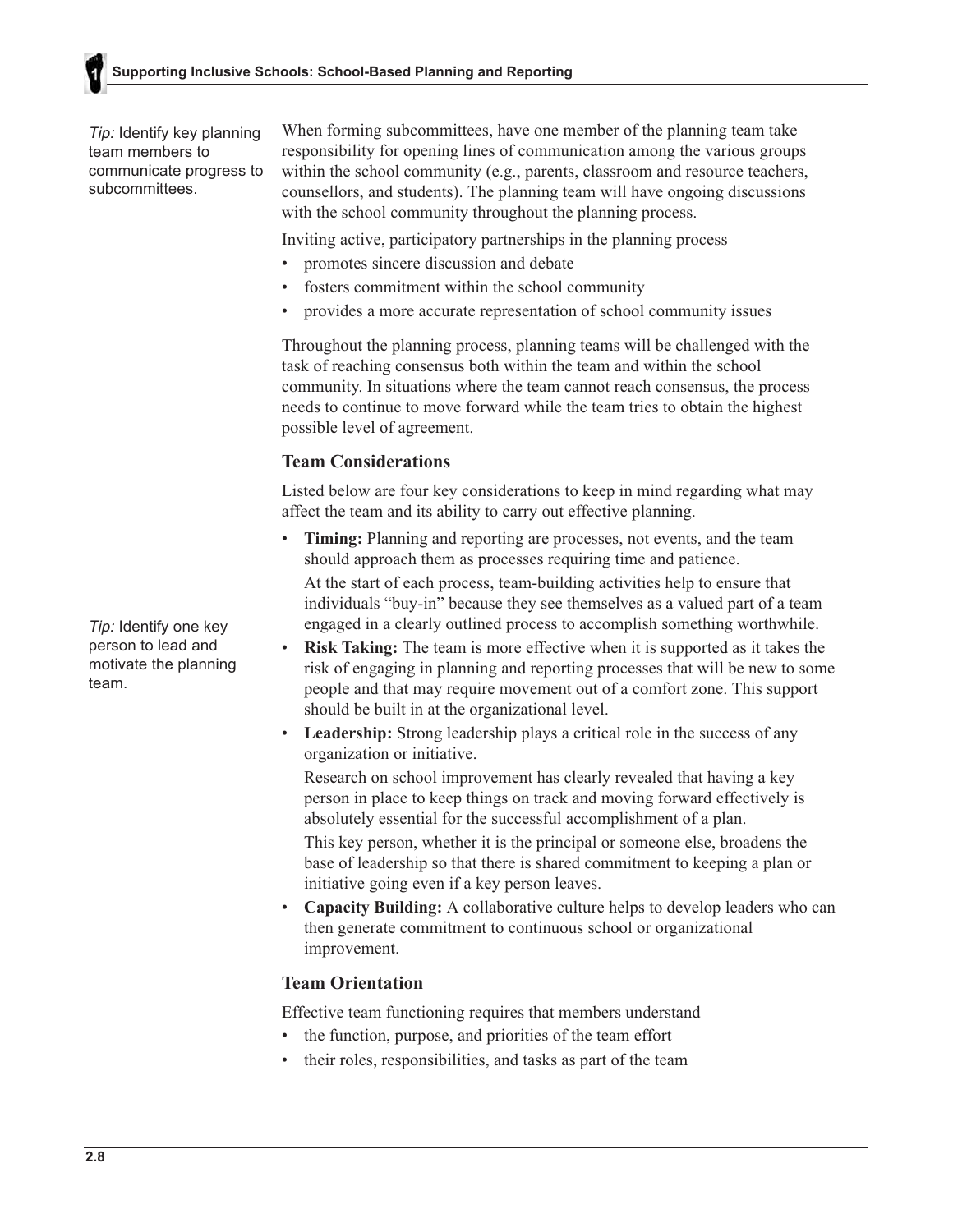The orientation process provides team members with opportunities to ask questions, discuss planning and change processes, clarify their roles and responsibilities, and establish ground rules or guidelines to assist them when meeting as a team. It also identifies benefits of planning for the school staff, students, parents, and community relative to the effort involved. Providing team members with the opportunity to acquire team-building skills can strengthen team effectiveness.

#### **Team Mandate**

The team's mandate requires clarification at the start of the planning process. Team members need to be clear about what decisions, if any, the team can make on its own and when it will prepare recommendations for others to approve and carry out.

#### **Time Expectations**

The team should be clear and explicit about how much time team membership is likely to consume. Agreement to participate should be based on a clear understanding of the number of meetings anticipated, the length of meetings, and the responsibilities to be carried out between meetings. The amount of time required to prepare a plan and implement it successfully is usually underestimated. Periodically check agreements on time commitments to determine whether adjustments are needed. Failure to do this is a source of frustration in many team efforts and undermines the quality of the planning process.

Setting intermediate deadlines helps ensure that planning is completed as scheduled. This is especially important when subcommittees are working on different sections of the plan. Time is needed to circulate drafts for comments and revisions before submitting the final version. If plans are not reviewed carefully, important questions and issues may be overlooked.

#### **Vision Building**

A vision statement is a clearly written description of a shared dream or image of what a school community should or could become at some future point. An effective vision is broad enough to include all students and reflects the values of the school's community.

To build a vision, a planning team initiates various concurrent activities that include

- arriving at a statement of beliefs
- collecting and analyzing data from sources outside and inside the school to assess current results, determine trends over an extended period, and identify desired results
- identifying the key factors that are critical to developing and maintaining an effective, caring school environment

#### **Statement of Beliefs**

The beliefs of team members and the groups they represent are identified and examined from various perspectives. The purpose is to provide the school community with opportunities to create and develop or rethink and reconsider

"The real voyage in discovery consists not in seeking new landscapes but in having new eyes."

**Marcel Proust**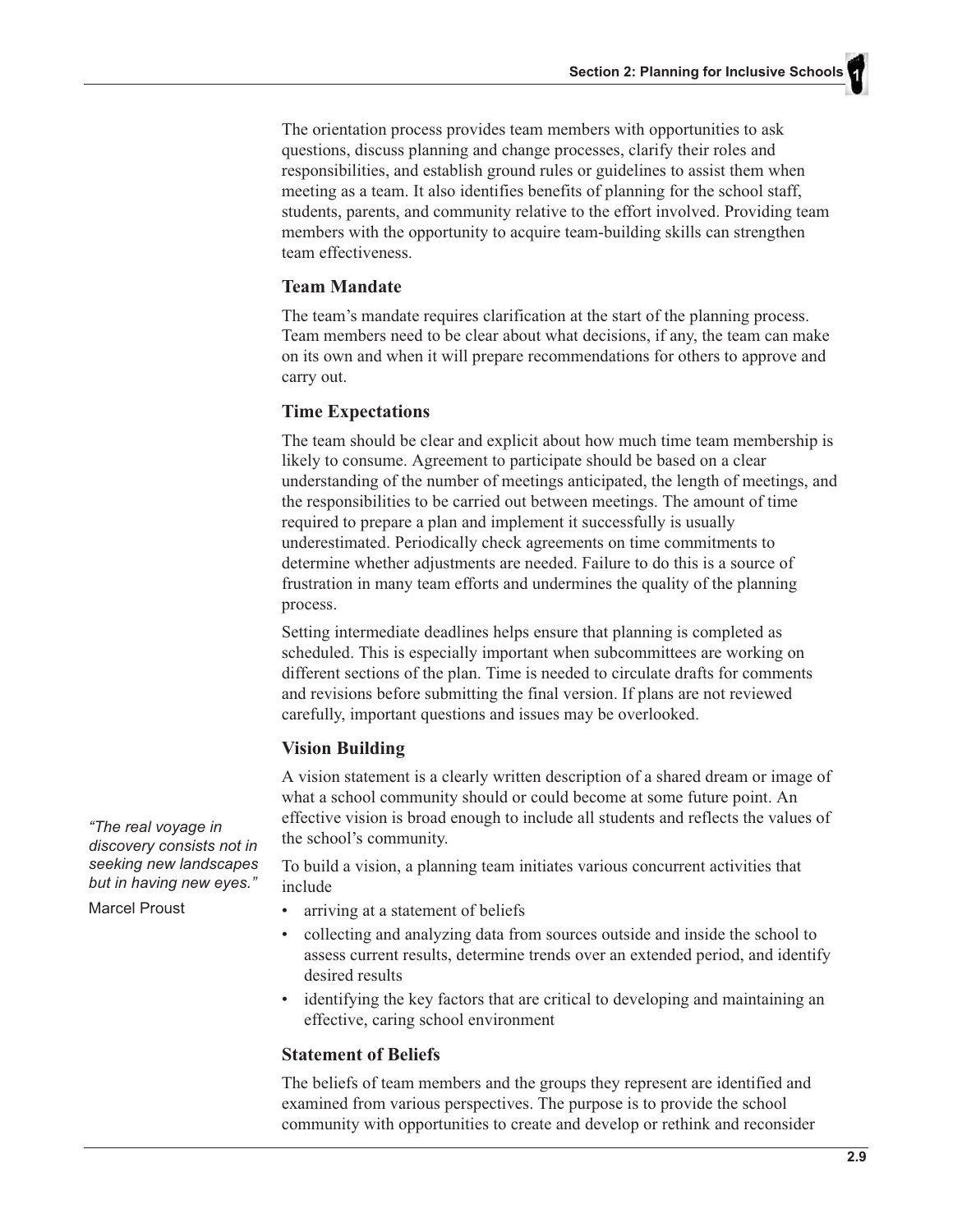underlying philosophies and perspectives about education and schooling. The statement of beliefs that the team arrives at helps to establish the foundation for the school culture.

#### **Priority Identification**

Members of the planning team also place in priority order those factors they consider to be most crucial for the development and maintenance of an effective, caring school environment. Identifying these factors

- $\bullet$ establishes items that must be given highest priority
- focuses planning efforts and resource allocation

### Phases of the **Planning Cycle**

- Initiating
- Implementing
- Consolidating
- Renewing

The efficacy of school planning teams evolves over time. Although every team is unique, the same pattern of development emerges. All teams move through the phases of initiating, implementing, consolidating, and renewing. For some teams, this movement is rapid and smooth; for others, there is a steep learning curve that requires patience and time.

#### **Initiating Phase**

As school planning teams become more familiar with the planning and reporting process, they begin to broaden and deepen their activities.

Many first-time planning teams experience similar trends during their process. Called the 'initiating' phase of planning, these teams are creating the foundation upon which future planning and reporting will rest. Their attention is primarily focused on

- defining the school mission or visioning for the upcoming year
- collecting evidence for baseline data (this often includes samples or environmental scans of their school community)
- setting priorities within limits that are manageable within a short time  $\bullet$ frame
- building commitment to the planning and reporting process

#### **Implementing Phase**

Teams in the 'implementing' phase of planning development have already established baseline data related to their planning. Their attention is divided between the previous year's planning and reporting work and the current year's activities. They are often involved in

- refining the school mission or visioning for the upcoming year
- collecting evidence related to specific priorities on an ongoing basis
- $\bullet$ establishing protocols for analyzing the effectiveness of plans, and creating a format for the Community Report
- familiarizing the community with annual Community Reports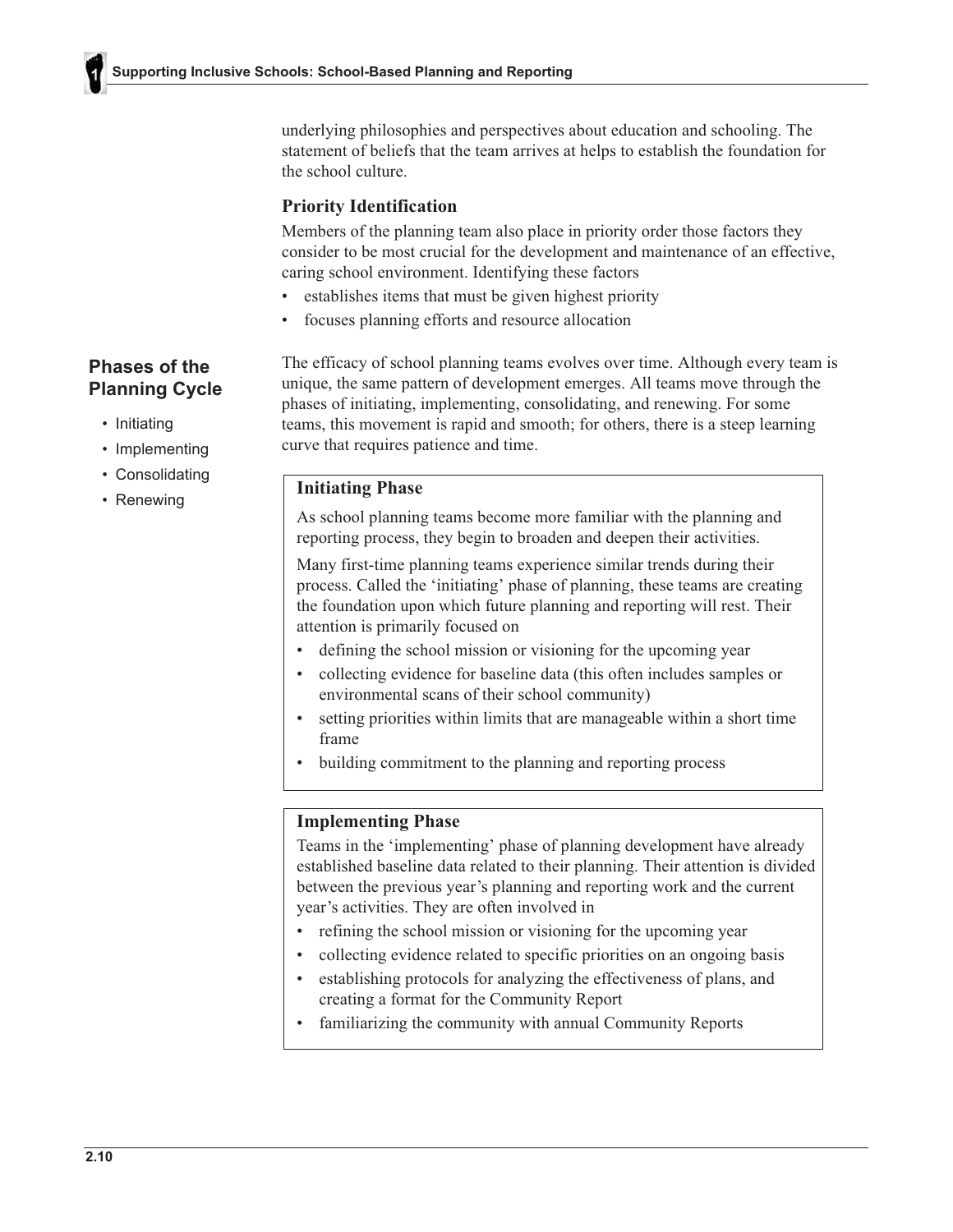#### **Consolidating Phase**

The 'consolidating' phase of team planning goes much deeper and more broadly into setting priorities, developing outcomes, establishing indicator categories, and reviewing the results of previous plans to assist in the creation of the current year's planning and reporting. Teams are

- asking essential questions
- using data to support decision making and future planning
- revising plans to establish in-depth, essential baseline data
- $\bullet$ reporting baseline and results data to the community, using an established format

### **Renewal Phase**

The final stage in team planning is known as the 'renewal' stage. The keynote to this stage is a focus on

- renewing vision statements for future activities
- $\bullet$ enhancing effective processes and refining tools for positive change
- supporting and mentoring new team members and other teams in planning and reporting
- reporting results data in an established format that has become familiar  $\bullet$ to the community

It is important to note that as the planning and reporting process becomes more developed over time, the communities to whom the schools report also become more familiar with the process and anticipate the style and type of communication contained within the annual Community Report.

Figure 2 (on page 1.9) provides a visual representation of the planning process at its earliest stages. Key questions that steer the planning committee towards essential priorities, outcomes, activities, and evaluation are included in the figure, as are the reporting aspects of the process.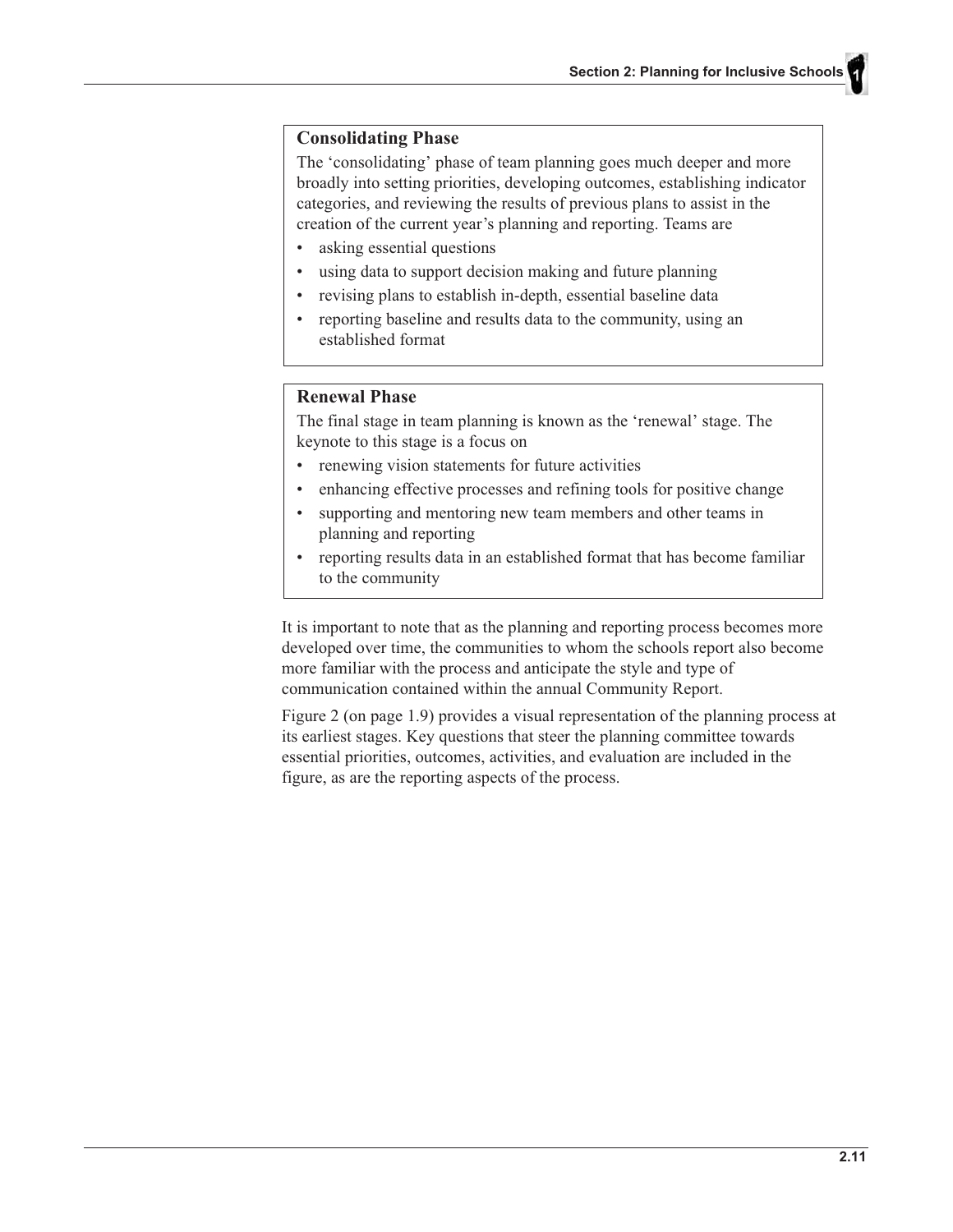**Developing Priorities. Outcomes, and Strategies** 



### **Developing Priorities and Outcomes**

The planning team, with support from subcommittees and an organizational leader, establishes priorities, which essentially are broad outcome statements such as "an improved school climate" or "greater parental involvement." The team also develops specific outcomes that detail the exact components of each priority and the strategies to be used to achieve the outcomes by identified target dates.

Priorities and outcomes reflect the school's mission statement, and link to divisional/district and departmental priorities. They are also based on the data that were collected and analyzed during the development of the vision statement.

A well-written outcome communicates the same intended outcome to everyone who reads it. Each outcome specifies

- who will be affected
- what is to be learned or accomplished
- when it will be learned or accomplished
- how it will be measured or observed

Similar to individual planning and classroom-based planning, some outcomes will have long-term schedules and some will have short timelines. In general, long-term outcomes for schools and divisions/districts are stated in three- to fiveyear terms, and short-term outcomes are stated in terms from several months to a year or less. Whereas some outcomes may be new for a school, others may be ongoing. Remember, schedules for outcomes may be multi-year, but reporting is done annually. Regardless of the type of outcome, each is written in specific, measurable (observable), achievable, relevant, and time-related (SMART) terms. Using the SMART strategy from the inception of planning to the completion of reporting helps to focus the process. Priorities and outcomes should focus on changes over which the school community has control.

Below are two examples of short-term outcomes with differing degrees of detail, using the SMART format.

- By the end of June 20--, the school will have developed a school code of  $\bullet$ conduct that incorporates positive behavioural management.
- By the end of June 20--, at least 80 percent of the girls in Grade 7 will have mastered the essential mathematics learning for their grade level. Year-end grades of 70 percent or higher will be used as evidence that the outcome has been reached.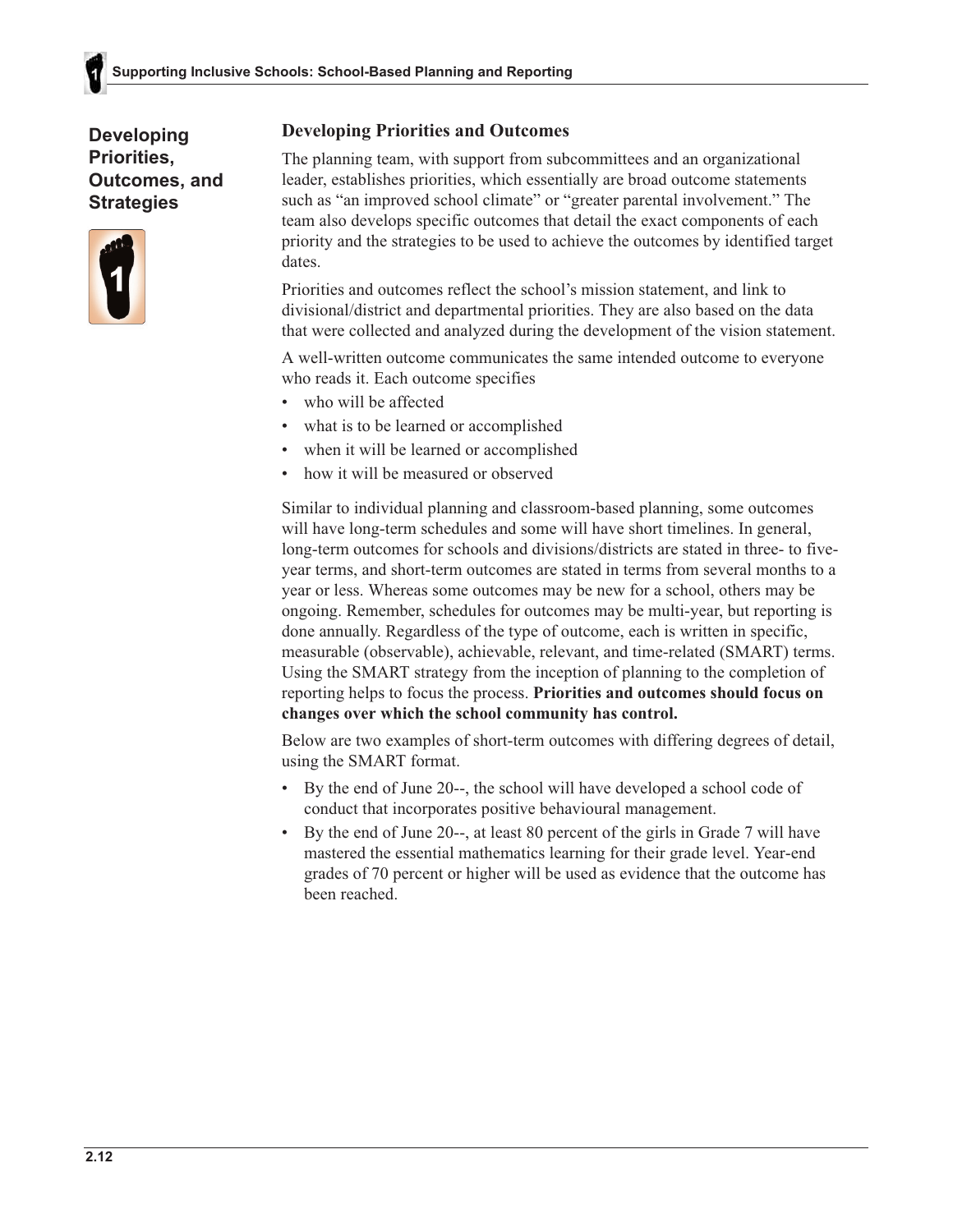#### **SMART Outcomes**

**Specific** 

Data are only as good as the questions being asked. Outcomes are stated as specifically as possible to increase the certainty that efforts are successful.

#### Measurable (observable)

Ensure outcomes are defined in a clear and measurable (observable) fashion. How can the school evaluate what it is looking to achieve?

#### Achievable

Ask: "Is this outcome realistic? Is it feasible to *achieve* it in a given amount of time?"

#### **Relevant**

Improvement requires a constant conversation with the community. Ensure the outcomes/priorities are *relevant* to all education partners. Ask: "Does the outcome address what needs to be learned/accomplished?"

#### Time-related

When will the outcome be accomplished?

It is easy to misconstrue SMART format outcomes as necessarily quantitative outcomes. There are two main schools of thought when it comes to outcome development and data collection.

"It is the choice of indicators and the quality of their expression which then determines the success of both the implementation and evaluation of our targets."

**Ruth Sutton** 

Combine qualitative, quantitative, and intuitive data to create balanced information

One school of thought contends that unless outcomes are quantitative in nature, they are neither valid nor reliable. People adhering to this school of thought tend to discount qualitative and intuitive data and prefer to count the number of occurrences of a certain indicator and check for change. They tend to have more faith in statistical measures and quantifiable comparisons.

The other school of thought views statistics and quantitative measures skeptically. The people adhering to this school of thought worry about the misuse of data, particularly numbers related to test scores, averages, or quantifiable comparisons.

The debate over qualitative and intuitive versus quantitative measures in outcomes will undoubtedly persist. Alleviating the concerns of both schools of thought is a simple matter. Creating a balance of qualitative, intuitive, and quantitative measures in outcomes and indicators, and focusing on the data rather than the method of collecting the data, helps immensely. The tables on pages 2.17–2.19 list a variety of types of data to assist schools in balancing their data sources.

For instance, if one school outcome focuses on reducing the incidents of bullying on the playground, a combination of qualitative and quantitative measures could be used:

- disciplinary reports (number increasing/decreasing  $=$  quantitative; severity of  $incident = qualitative)$
- $\bullet$ playground atmosphere (number of students surveyed indicating feelings of safety = quantitative; playground observations = qualitative)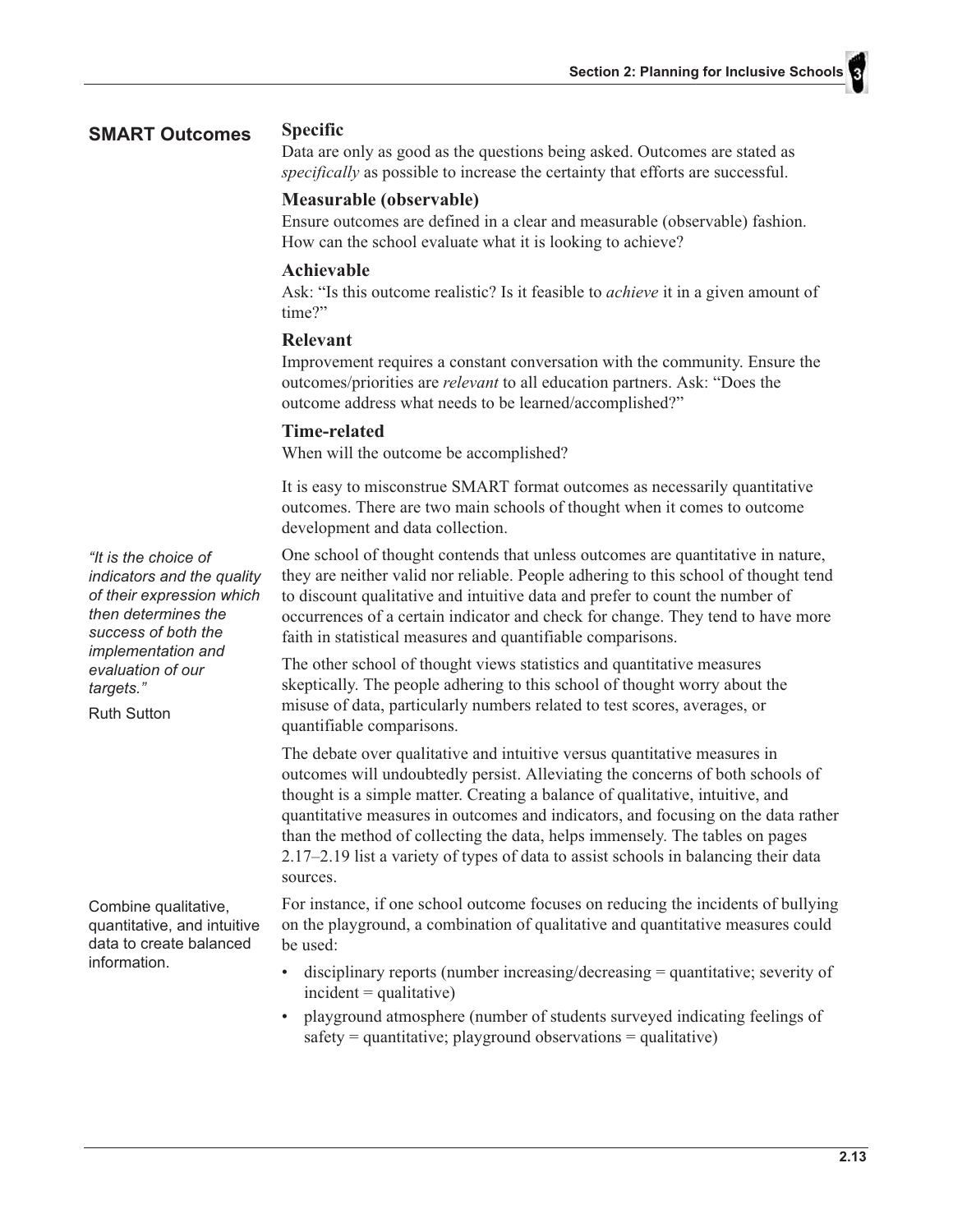Using data to inform the inquiry process improves schools.

Remember, it is the use of data and not the data sources themselves that are subject to misuse. Using data as motivation results in distortion and distrust. Using data to inform the inquiry process improves schools. It is the process of reflecting on specific data in a meaningful, logical way that allows for datainformed decision making and responsible planning.





Figure 4: Adapted from Sutton, R. School Self Review: A Practical Approach. Salford, UK: RS Publications, 1995.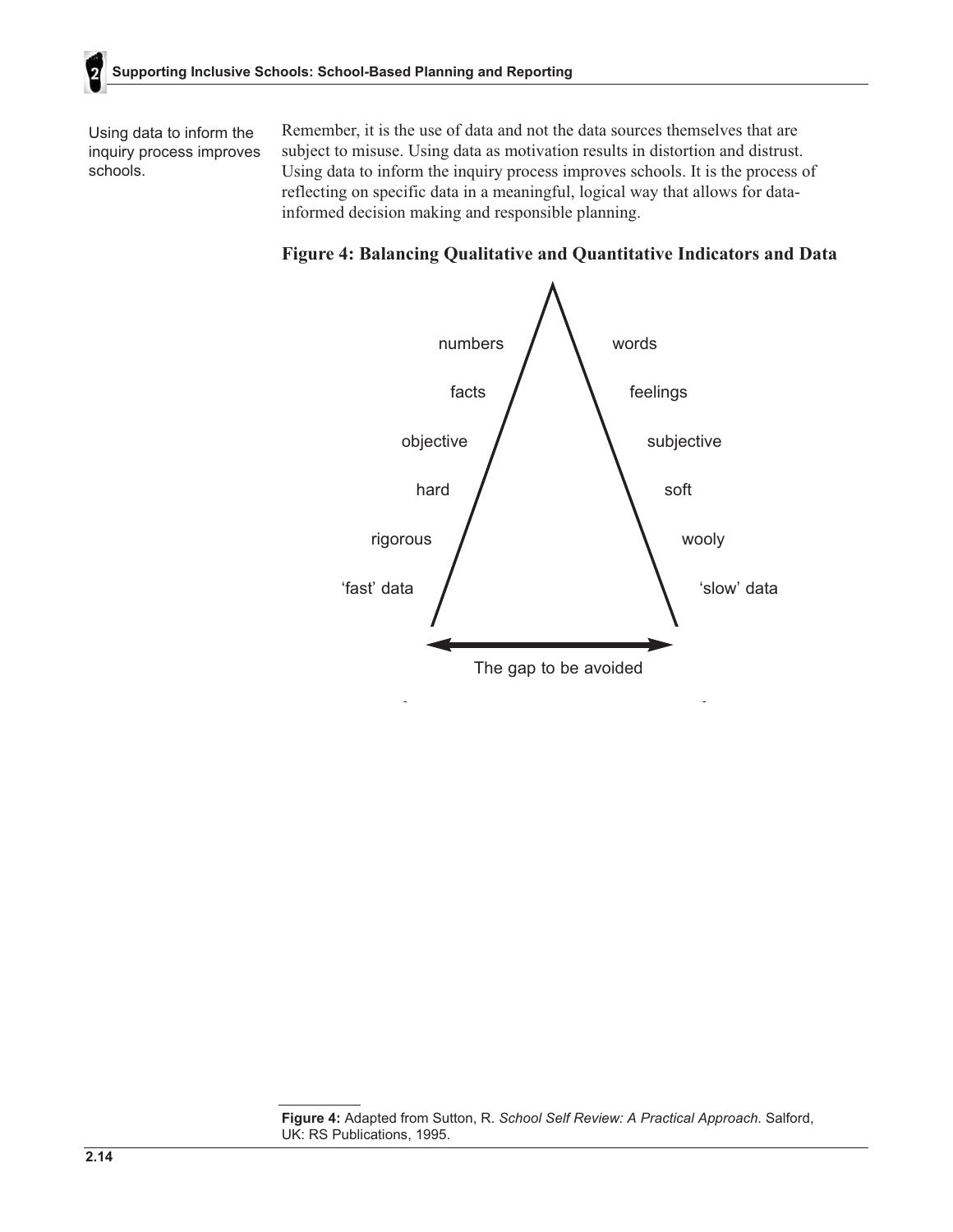**Section 2: Planning for Inclusive Schools** 

**Identifying Data** Sources and **Indicator Categories** 

#### **Indicator Categories**

Indicator categories are broad groupings of information that enable schools to measure the success of a program/initiative in meeting outcomes.

Some examples of common indicator categories include

- $\bullet$ **Student Graduation/Program Completion**
- **Student Achievement/Expectations**  $\bullet$
- School Climate
- **Student Engagement**  $\bullet$
- Curriculum  $\bullet$
- $\bullet$ Parental Involvement
- School Leadership  $\bullet$
- **Student Services**  $\bullet$

While developing outcomes for a school plan, the planning team considers how the outcomes link to priorities and how to determine whether the outcomes have been achieved.

Indicator categories are the first step toward identifying outcomes for improvement. Four samples are illustrated in the chart on the following page.

Start by creating the indicator category.

Ask: "What are the general areas in which change will occur?"

Indicators are observable and measurable signposts that show progress in outcome achievement.

Next, identify the more specific indicators. Ask: "What specific components of the general area will be affected?"

Indicators are observable changes or indications that change is occurring. To be most helpful, indicators must be specifically linked to the outcomes. The outcome will provide very specific descriptions that allow (intuitive, qualitative, or quantitative) measurement of results. Using the SMART technique for both indicators and outcomes is useful.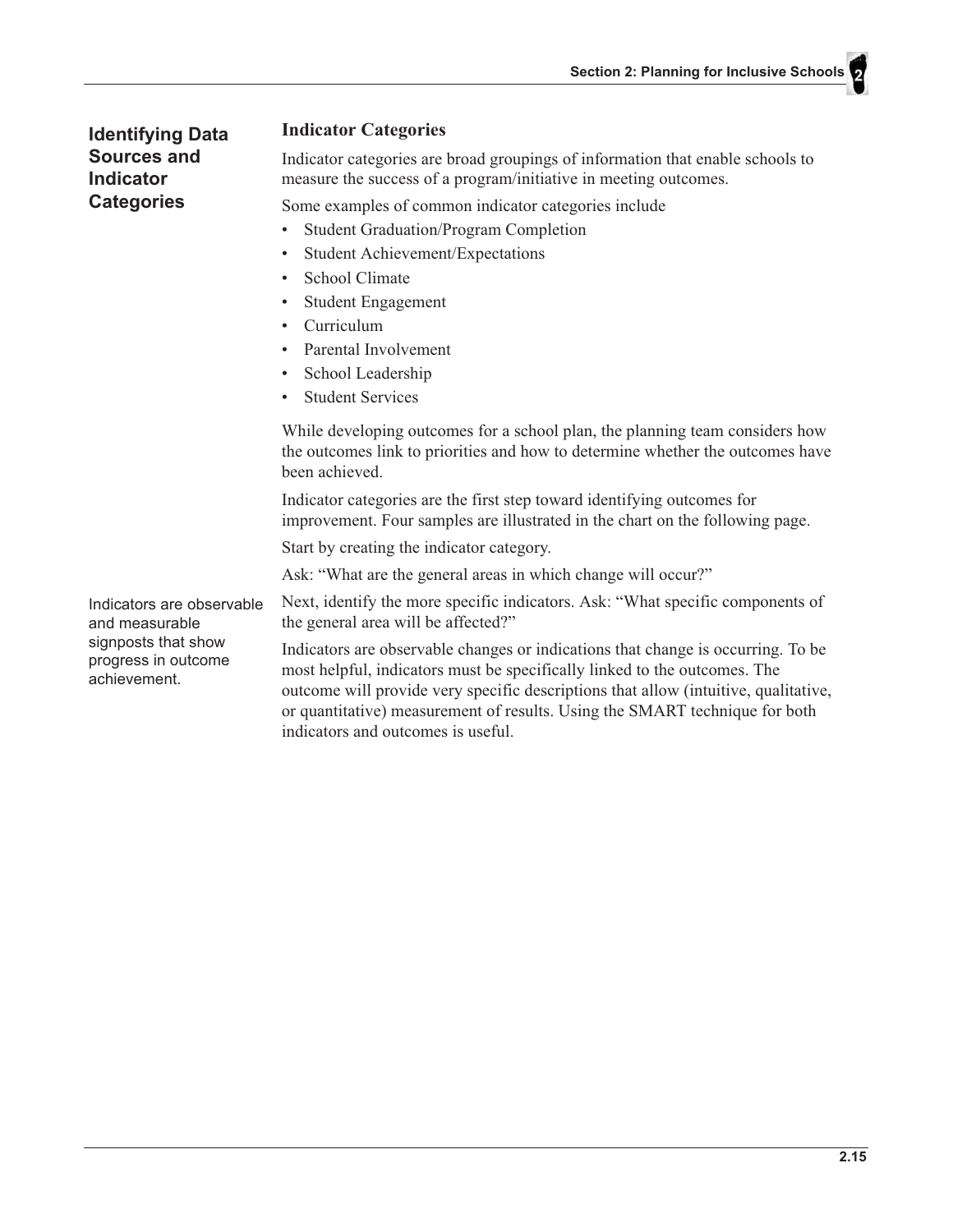| <b>Identified Area of</b><br><b>Improvement</b>           | <b>Indicator Categories for Current Year</b>                                                                                                                                                                                                                                                                        |
|-----------------------------------------------------------|---------------------------------------------------------------------------------------------------------------------------------------------------------------------------------------------------------------------------------------------------------------------------------------------------------------------|
| "Improve reading<br>skills"                               | • Increased vocabulary<br>• Recognizing main idea<br>• Drawing conclusions<br>· Making inferences<br>• Decoding new words                                                                                                                                                                                           |
| "Improve analytical<br>thinking skills"                   | • Increased complex problem solving<br>Evidence of gathering information<br>• Organizing information<br>• Generating ideas<br>• Synthesizing elements<br>• Evaluating outcomes                                                                                                                                      |
| "Improve school"<br>climate"                              | • Increased trust between families/students and school<br>• Reduced number of threats/harassment<br>• Increased number of families/students at school events<br>• More students involved in co-curricular activities                                                                                                |
| "Increase inclusion of<br>students with special<br>needs" | · Improved differentiation of instruction at the<br>classroom level<br>• Increased use of Classroom Profiles<br>• Strategic and timely placement of Educational<br>Assistants<br>· Collaborative review and creation of Individualized<br>Educational Plans (IEPs)<br>• Timely meetings with parents to create IEPs |

### **Table 1: Preparation for Identifying Indicators**

Tip: Planning should occur with evaluation in mind.

Close<br>Up<br>**William** 

A team should not wait until it has finished the School Plan to think about evaluation. If evaluation strategies are built into the plan early, the team will have a better appreciation of the effectiveness of programming and activities. Evaluation plans need not be elaborate; however, they should ensure that a variety of information sources are used to obtain various types of information about the strengths and weaknesses of new and established programming and activities.

The two tables on the following pages offer a wide array of data sources that assist in outcome-based planning.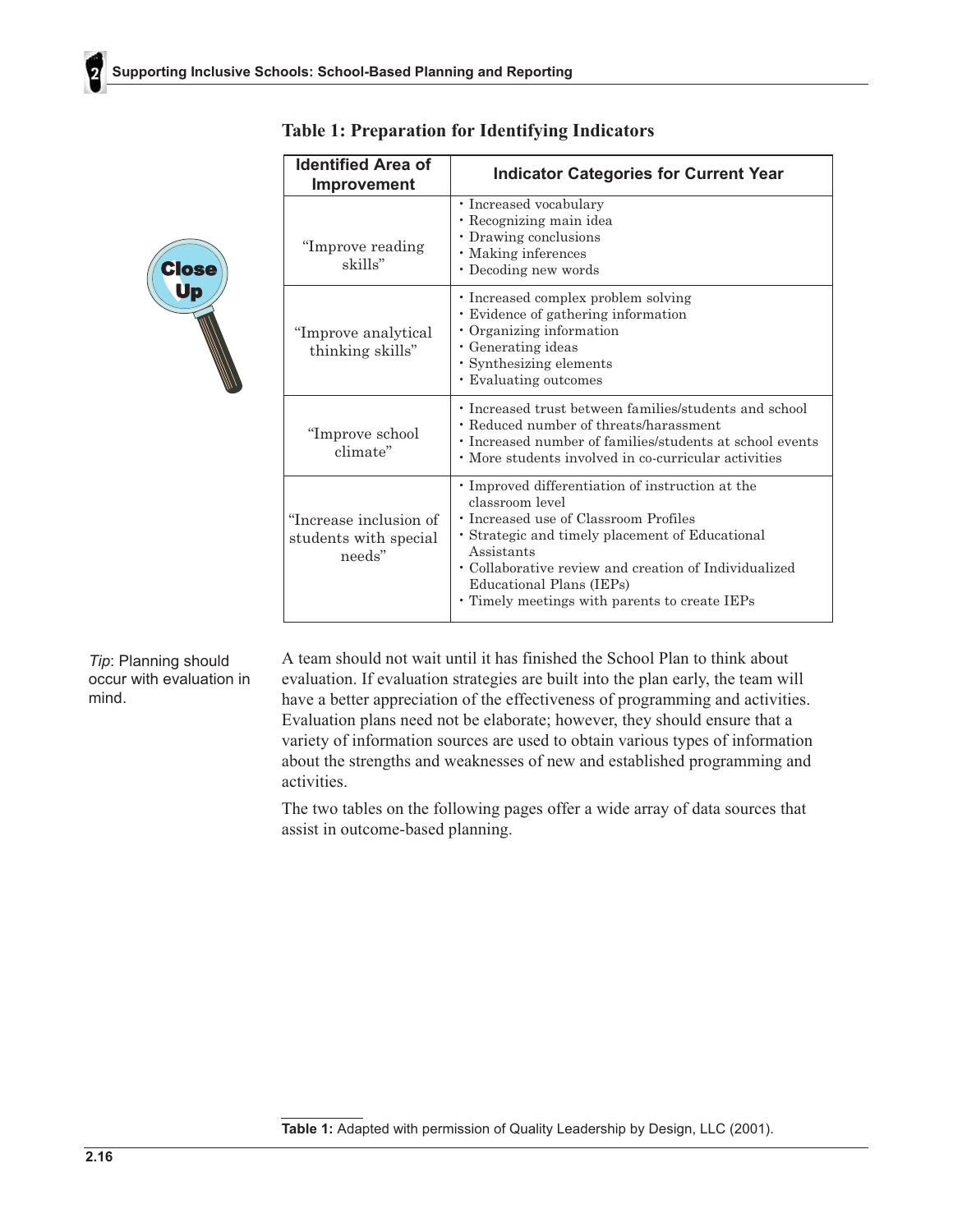| Attendance patterns<br><b>Performance Assessments</b><br>Graduation/drop-out rates<br>$\bullet$<br>Portfolios<br>Student migrancy<br>Exhibitions<br>٠<br>Exit surveys (for non-completers)<br>Report cards<br>Vandalism<br>$\bullet$<br>Course enrolments<br>$\bullet$<br>Community/student/staff/parental<br>Promotion/retention rates<br>involvement<br>Graduation/drop-out rates<br>$\bullet$<br>Discipline incidents<br>$\bullet$<br>Credit acquisition<br>$\bullet$<br>Staff mobility<br>$\bullet$<br>Post-secondary activity (graduation follow-up)<br>٠<br><b>Test Results</b><br>Teacher-made<br>٠<br>Standardized (commercial)<br>Provincial standards tests<br>$\bullet$<br>Divisional tests<br>٠<br>Perceptual<br><b>Process</b><br><b>Student Attitudes/Satisfaction</b><br><b>Professional Development</b><br>Participation rates<br>$\bullet$<br><b>Parent Attitudes/Satisfaction</b><br>Topics<br>٠<br>Frequency<br><b>Staff Attitudes/Satisfaction</b><br>Level of implementation<br>٠<br><b>Community Attitudes/Satisfaction</b><br><b>School Organization</b><br><b>Surveys</b><br>Class size/pupil-teacher ratio<br>$\bullet$<br>Interviews<br>$\bullet$<br>Scheduling<br>$\bullet$<br>Focus groups<br>$\bullet$<br>Behaviour codes<br>Comments/discussions<br>Support services<br>٠<br>Newspapers/newsletters<br>$\bullet$<br>Community/student/staff/parent involvement<br>$\bullet$<br>Community reports<br>Communications<br>$\bullet$<br>Facilities/technology<br>$\bullet$<br><b>Curriculum/Instruction/Assessment</b><br>Variety of instructional strategies and assessments<br>$\bullet$<br>Differentiated instruction<br>$\bullet$<br>Inclusion/special-needs accommodations<br>$\bullet$<br>Consistency across grade levels<br>٠<br>Curriculum expectations<br>٠<br><b>Resources</b><br>Decision-making for allocation, distribution across<br>٠<br>grades/subjects, variety<br><b>Staff</b><br>Experience, qualification, certification<br>٠ | <b>Student Learning</b> | Demographic |
|----------------------------------------------------------------------------------------------------------------------------------------------------------------------------------------------------------------------------------------------------------------------------------------------------------------------------------------------------------------------------------------------------------------------------------------------------------------------------------------------------------------------------------------------------------------------------------------------------------------------------------------------------------------------------------------------------------------------------------------------------------------------------------------------------------------------------------------------------------------------------------------------------------------------------------------------------------------------------------------------------------------------------------------------------------------------------------------------------------------------------------------------------------------------------------------------------------------------------------------------------------------------------------------------------------------------------------------------------------------------------------------------------------------------------------------------------------------------------------------------------------------------------------------------------------------------------------------------------------------------------------------------------------------------------------------------------------------------------------------------------------------------------------------------------------------------------------------------------------------------------------------------------------------------------------------------------------------------------|-------------------------|-------------|
|                                                                                                                                                                                                                                                                                                                                                                                                                                                                                                                                                                                                                                                                                                                                                                                                                                                                                                                                                                                                                                                                                                                                                                                                                                                                                                                                                                                                                                                                                                                                                                                                                                                                                                                                                                                                                                                                                                                                                                            |                         |             |
|                                                                                                                                                                                                                                                                                                                                                                                                                                                                                                                                                                                                                                                                                                                                                                                                                                                                                                                                                                                                                                                                                                                                                                                                                                                                                                                                                                                                                                                                                                                                                                                                                                                                                                                                                                                                                                                                                                                                                                            |                         |             |
|                                                                                                                                                                                                                                                                                                                                                                                                                                                                                                                                                                                                                                                                                                                                                                                                                                                                                                                                                                                                                                                                                                                                                                                                                                                                                                                                                                                                                                                                                                                                                                                                                                                                                                                                                                                                                                                                                                                                                                            |                         |             |
|                                                                                                                                                                                                                                                                                                                                                                                                                                                                                                                                                                                                                                                                                                                                                                                                                                                                                                                                                                                                                                                                                                                                                                                                                                                                                                                                                                                                                                                                                                                                                                                                                                                                                                                                                                                                                                                                                                                                                                            |                         |             |
|                                                                                                                                                                                                                                                                                                                                                                                                                                                                                                                                                                                                                                                                                                                                                                                                                                                                                                                                                                                                                                                                                                                                                                                                                                                                                                                                                                                                                                                                                                                                                                                                                                                                                                                                                                                                                                                                                                                                                                            |                         |             |

Tip: Monitor progress on outcome results regularly throughout the year to allow for necessary plan adjustments.

Types of Data: Adapted with permission from MSIP Development Phase Training:<br>From Data to Action - Session III.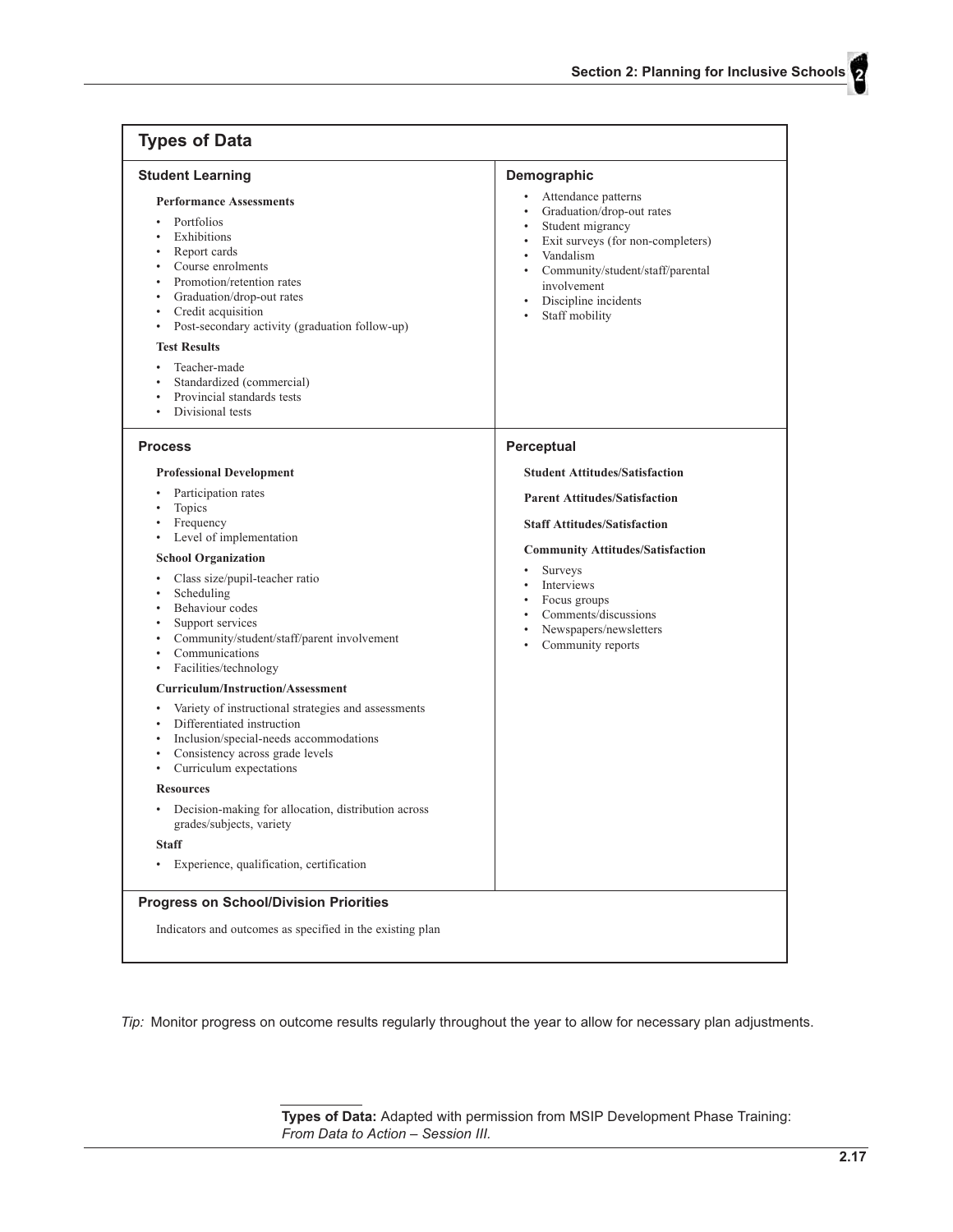| <b>Data to Support School Improvement</b>                                                                                                                                                                                                                                                                                                                                                                                                                                                                                                                                                                                                                                                                                                                                                                                                                                                                                    |                                                                                                                                                                                                                                                                                                                                                                                                                                                                                                                                                                                                                                                                                                                                                                               |
|------------------------------------------------------------------------------------------------------------------------------------------------------------------------------------------------------------------------------------------------------------------------------------------------------------------------------------------------------------------------------------------------------------------------------------------------------------------------------------------------------------------------------------------------------------------------------------------------------------------------------------------------------------------------------------------------------------------------------------------------------------------------------------------------------------------------------------------------------------------------------------------------------------------------------|-------------------------------------------------------------------------------------------------------------------------------------------------------------------------------------------------------------------------------------------------------------------------------------------------------------------------------------------------------------------------------------------------------------------------------------------------------------------------------------------------------------------------------------------------------------------------------------------------------------------------------------------------------------------------------------------------------------------------------------------------------------------------------|
| <b>Framework (indicators)</b>                                                                                                                                                                                                                                                                                                                                                                                                                                                                                                                                                                                                                                                                                                                                                                                                                                                                                                | Data                                                                                                                                                                                                                                                                                                                                                                                                                                                                                                                                                                                                                                                                                                                                                                          |
| Focus on Student Learning, Curriculum, and<br><b>Instruction</b>                                                                                                                                                                                                                                                                                                                                                                                                                                                                                                                                                                                                                                                                                                                                                                                                                                                             | <b>Student Learning</b><br>Is how students are performing at any point in<br>$\bullet$                                                                                                                                                                                                                                                                                                                                                                                                                                                                                                                                                                                                                                                                                        |
| <b>Students</b><br>Successfully complete courses<br>٠<br>Graduate<br>$\bullet$<br>Participate in school activities<br>$\bullet$<br>Feel connected to and supported by teachers<br>$\bullet$<br>Are interested in what they are learning<br>$\bullet$<br>See what they are learning as relevant<br>$\bullet$<br>Are motivated to learn and proud of accomplishments<br>$\bullet$<br><b>Teachers</b><br>Use a variety of instructional and assessment strategies<br>Differentiate instruction<br>$\bullet$<br>Believe all students can learn and be successful<br>$\bullet$<br>Reach outto mobilize involvement<br><b>Staff and Students</b><br>Believe students have a voice in school decisions that affect<br>$\bullet$<br>their learning or their lives<br><b>Teachers</b><br>Believe students have a voice in school decisions that affect<br>$\bullet$                                                                   | time<br>Communicates the degree to which students<br>have acquired specific knowledge, skills and<br>attitudes<br>Is measurable<br>Examples:<br>- Test results: teacher/school/<br>division/provincial<br>- Performance assessments: portfolios,<br>exhibitions, report cards, graduation rates,<br>credit acquisition<br>Demographic<br>Provides understanding of students and their<br>unique needs<br>Identifies factors to be considered when<br>making decisions about<br>classroom/school/division priorities<br>Examples:<br>- Attendance patterns, graduation/drop-out<br>rates, parental involvement, external agency<br>involvements                                                                                                                                |
| their learning<br>Are committed to school improvement<br>٠                                                                                                                                                                                                                                                                                                                                                                                                                                                                                                                                                                                                                                                                                                                                                                                                                                                                   | <b>Process</b>                                                                                                                                                                                                                                                                                                                                                                                                                                                                                                                                                                                                                                                                                                                                                                |
| Enjoy their work<br><b>Parents/Guardians</b><br>Believe they have a voice in school decisions that affect their<br>٠<br>children<br>Examples:<br>- All constituent groups are actively involved in school<br>improvement initiatives<br>- Staff identify a range of people/groups involved in<br>leadership activities<br>- The school has formed partnerships or alliances with the<br>community<br>Look into build internal capacity<br>Data are collected from multiple sources and used in planning<br>٠<br>Specific times are set aside for reflection and planning<br>$\bullet$<br>School vision or mission, priorities, and outcomes are clearly<br>٠<br>articulated and coherent<br>Teachers actively support the identified priorities and<br>$\bullet$<br>outcomes<br>All constituent groups believe the atmosphere is conducive to<br>٠<br>learning<br>Teachers work together on a variety of levels<br>$\bullet$ | Information related to the school/division's<br>efforts to enhance student achievement<br>Helps staff form decisions re: curriculum,<br>$\bullet$<br>instruction, assessment<br>Information related to the school/division<br>planning processes<br>Examples:<br>- PD: participation rates, levels of<br>implementation<br>- School organization: class size, behaviour<br>codes, community involvement,<br>student/parent involvement<br>- Curriculum/instruction/assessment:<br>differentiated instruction, inclusion/special<br>needs accommodations<br>- Resources: allocations<br>- Staff: experience, qualifications,<br>certification<br>Perceptual<br>What students, teachers, parents and the<br>$\bullet$<br>community think about the school/division<br>Examples: |
| Teachers indicate they are interested in new ideas and in<br>$\bullet$<br>learning new processes<br>Professional development opportunities related to the school<br>$\bullet$                                                                                                                                                                                                                                                                                                                                                                                                                                                                                                                                                                                                                                                                                                                                                | - Surveys, interviews, focus groups                                                                                                                                                                                                                                                                                                                                                                                                                                                                                                                                                                                                                                                                                                                                           |

Data to Support School Improvement: Adapted with permission from MSIP Development Phase Training: From Data to Action - Session III.

priorities and outcomes are built into the school plan

2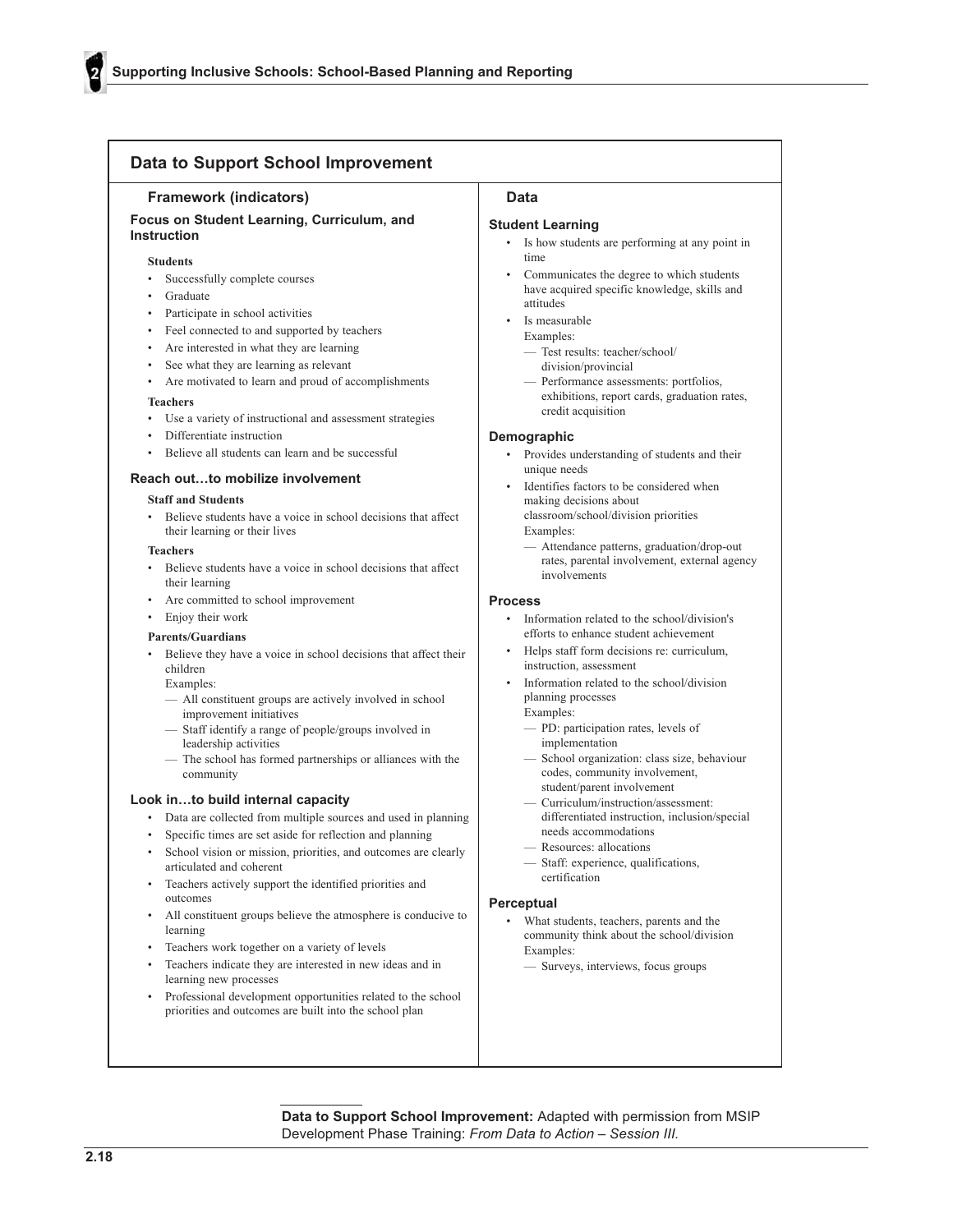| <b>Measurement</b> | After identifying and agreeing upon the appropriate data sources, it is time to |
|--------------------|---------------------------------------------------------------------------------|
| <b>Instruments</b> | select or create the measures needed.                                           |
| and Data           | Remember: Most (if not all) of the information required will likely come from   |
| <b>Collection</b>  | existing measures and data.                                                     |

#### **Common Forms of Instruments**

|                                                                                                                                                                                                                            | Ur<br>Questionnaires                                                                                                                                                                 |
|----------------------------------------------------------------------------------------------------------------------------------------------------------------------------------------------------------------------------|--------------------------------------------------------------------------------------------------------------------------------------------------------------------------------------|
| Advantages                                                                                                                                                                                                                 | Limitations                                                                                                                                                                          |
| • Several aspects of the program on one measure can be<br>probed<br>• Candid, anonymous comments and suggestions can be<br>collected if space is provided for comments<br>• Questions are standardized for all respondents | • Not as flexible as interviews<br>• People often express themselves better orally than in<br>writing<br>• Responding is often tedious and people forget to return<br>questionnaires |
| • Questions can be designed as selected response for<br>quick, machine scoring<br>. Respondents are given time to think                                                                                                    | • People may give "socially desirable" responses<br>• Literacy is required<br>• Depth of information sometimes sacrificed for breadth                                                |
|                                                                                                                                                                                                                            | <b>Interviews</b>                                                                                                                                                                    |
| Advantages                                                                                                                                                                                                                 | Limitations                                                                                                                                                                          |

| • Can be done by phone at times that are convenient to respondents | • Time-consuming; costly                      |
|--------------------------------------------------------------------|-----------------------------------------------|
| • People who can't read or write are able to answer                | • Possible for interviewer to (consciously or |
| • Can be conducted in respondents' native language                 | unconsciously) influence responses            |
|                                                                    | • People may give "socially desirable"        |

- Flexibility allows for unanticipated lines of query
- · Allows for depth; responses can be probed
- · Persistence can yield high return rates

#### **Observations**

**Advantages** 

Advantages

- Limitations
- · Can use required observation (such as teacher evaluation) for other purposes
- Observers can see what teachers or others actually do, not what they say they do
- · Time is needed to develop observation, to measure and train observers
- Presence of observers may influence classroom behaviour

responses

- Time needed to conduct a sufficient number of observations
- · Scheduling problems

#### **Performances**

(e.g., essays, demonstrations, projects, performances [music, dance, drama, speech, et cetera])

#### Limitations

- · Provide actual sample of student work
- · Can provide "diagnostic" information about student performance and about instruction
- · Available for all subjects (unlike standardized tests)
- Credible method for assessing complex skills and processes
- Contextualized and relevant to real-life situations
- Criteria for judging must reflect subject matter standards, and yet be understandable and usable by all
- · Many samples are needed to draw conclusions about one individual; classrooms/school inferences require fewer samples
- Scoring process is time-consuming
- Finding scorers may be difficult given the time commitment to training and scoring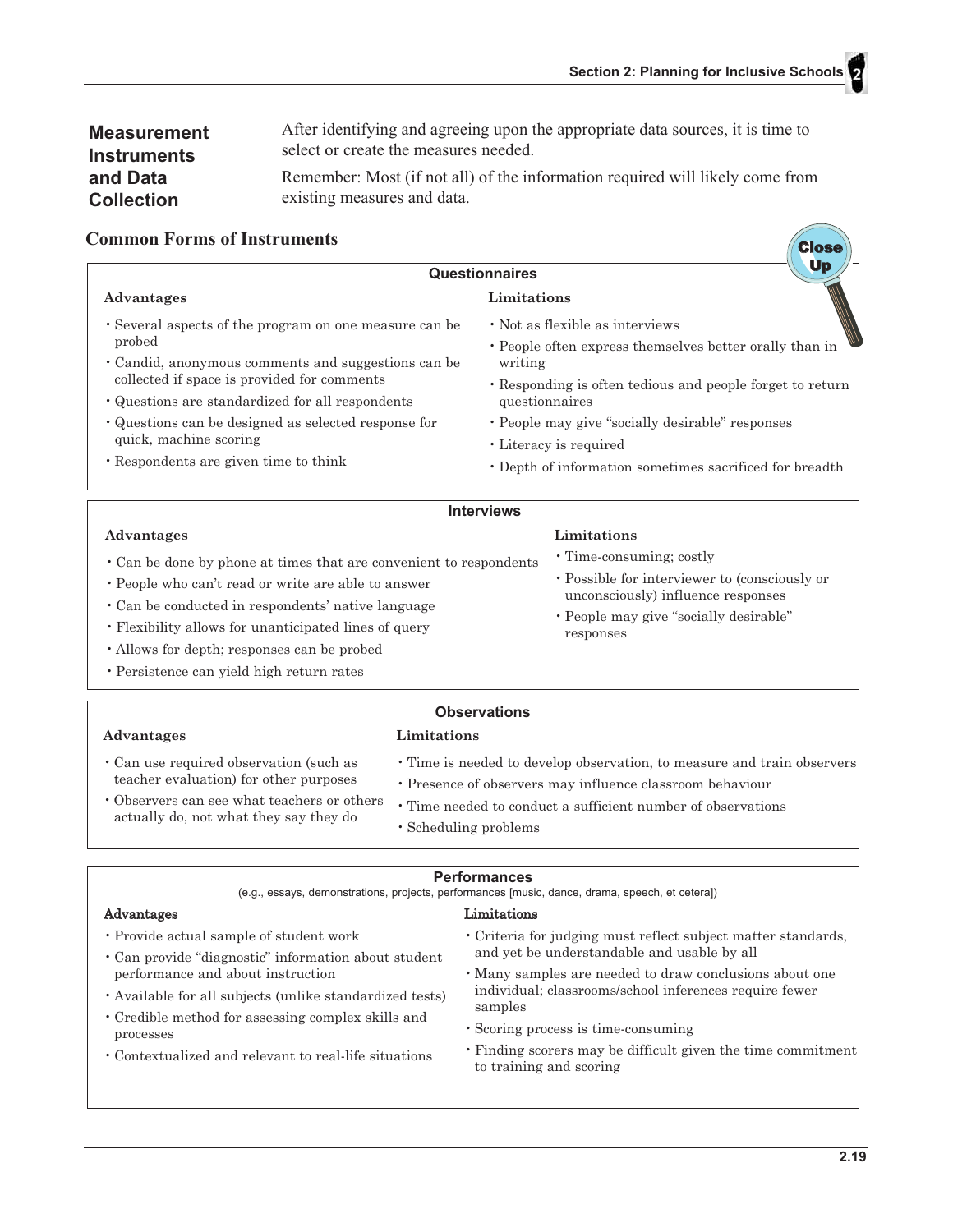

2

"Start small, don't overwhelm staff with a 'data dump.""

Brian Benzel, Superintendent, Spokane WA

### **Table 2: A Guide to Data Sources**

| <b>Objective</b>                                                                                  | <b>Appropriate Types of Data Sources</b>                                                                                                                                                                                                   |
|---------------------------------------------------------------------------------------------------|--------------------------------------------------------------------------------------------------------------------------------------------------------------------------------------------------------------------------------------------|
| Analyze/assess system<br>health and capacity                                                      | · Surveys; student behavioural indicators;<br>graduate follow-ups; rates of participation<br>in specific courses; provincial standards<br>test data over time                                                                              |
| Make curricular and<br>instructional modifications<br>at the individual/<br>classroom/grade level | · Customized, teacher-developed<br>assessments; district, school, and grade-<br>level rubrics; performance tasks;<br>observations; grades; resource teacher,<br>counsellor/clincian reports; unit<br>quizzes/tests; interviews; portfolios |
| Make resource allocation<br>decisions                                                             | • Surveys; grades; retention/success<br>patterns; program evaluations; clinical<br>reports; IEP/BIP evaluations; teacher<br>observation sheets                                                                                             |
| Focus on the needs of a<br>specific targeted group of<br>learners                                 | · Surveys; grades; retention/success<br>patterns; program evaluations; resource<br>teacher/counsellor/clinician reports;<br>teacher observation sheets                                                                                     |
| Target staff development                                                                          | • Strategic plan; school goals; School Plan<br>indicators; trend analysis; surveys                                                                                                                                                         |
| Make improvements that<br>affect individual student<br>learning                                   | • Customized, teacher-developed strategies;<br>division/school/grade-level rubrics;<br>performance tasks; observations; grades;<br>unit quizzes and tests; running records;<br>written and oral retellings; portfolios;<br>interviews      |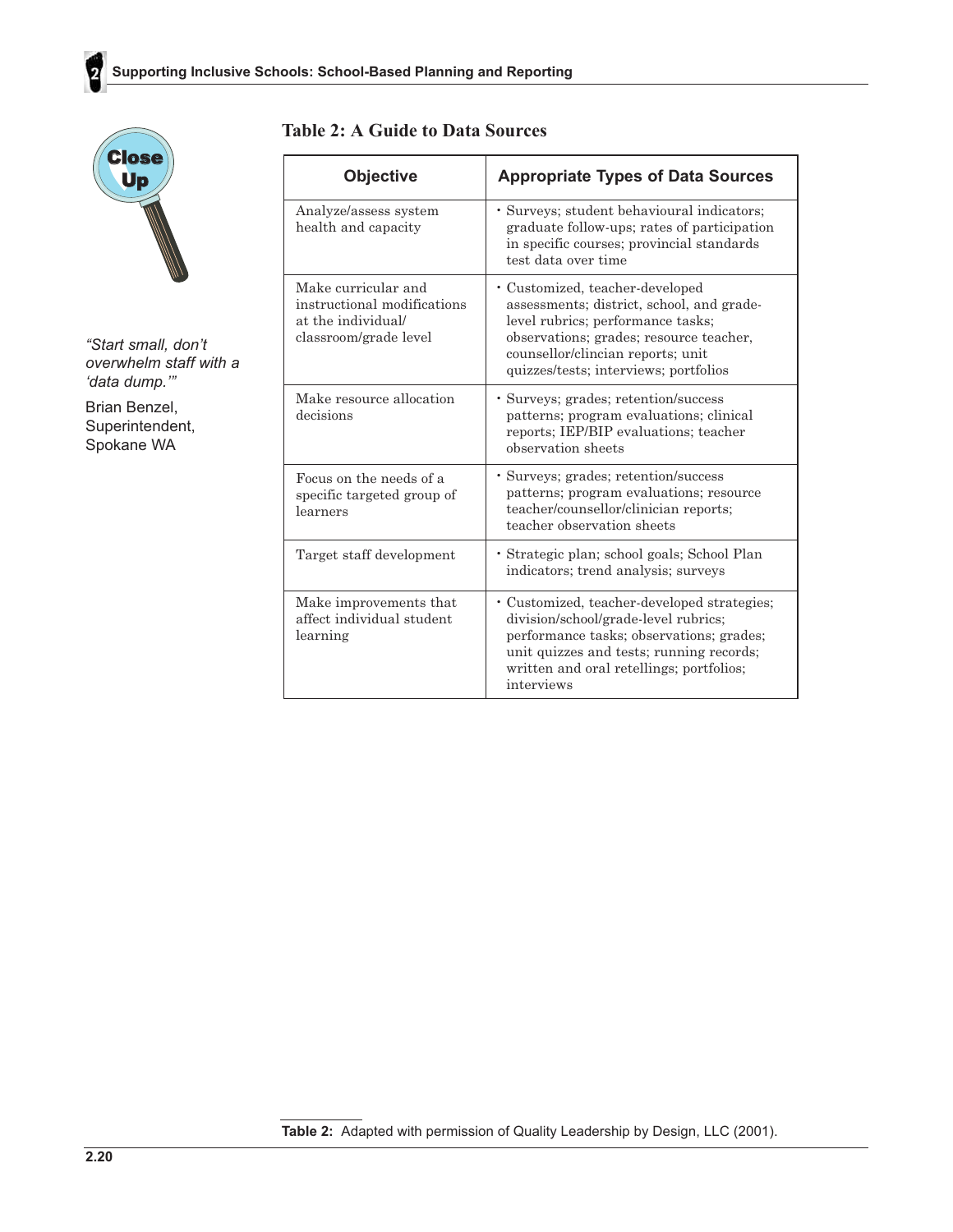

### **Case Study: Golden Prairie School**

February 20: Principal Miller coordinated the planning process by forming a school planning team. He invited 10 people to

participate. Eight people agreed to join the planning team: two teachers, one advisory council member, one member of the Chamber of Commerce, the student council president, the principal, one school trustee, and one parent.

March 10: Professional Development Mini-Session Topic: Developing Priorities, Outcomes, and Strategies for Effective School Planning. Following the session, staff created priorities, outcomes, and strategies for the upcoming Annual School Plan for Golden Prairie School.

**Focus: Preparation (visioning and** *identifying needs)* 

**April 2:** The planning team met to decide how many times they would meet, what responsibilities there would be, and when the planning team would be dissolved. The team wrote a preliminary vision statement to help guide the planning.

The vision statement was:

Golden Prairie School is a safe school where all students are part of a caring community focused on the pursuit of excellence and good citizenship.

April 3: At a staff meeting, Principal Miller shared the activities of the planning team and distributed the February priorities, outcomes, and strategies that staff had created. In small groups, the staff refined the ideas and selected key priorities for consideration in the School Plan for next year.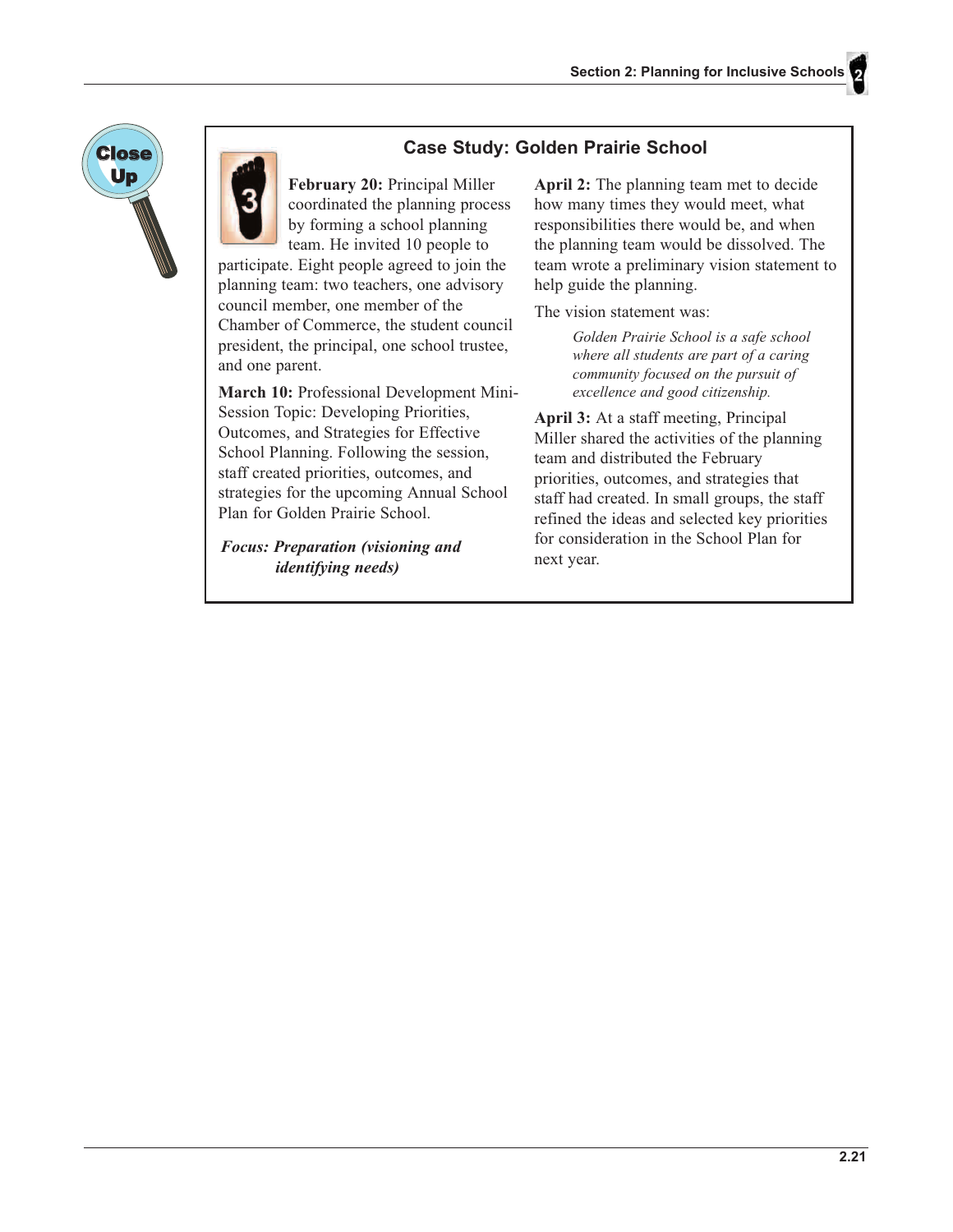### **Data Collection** and Analysis



"Don't rush headlong down the path to collect data and enforce accountability before bringing on board all the people needed to make the new initiative work. Talk, Listen, Build consensus about what is most important to do. Otherwise, you might find yourself out in front-with no one behind you."

American Association of **School Administrators** 

Collecting and analyzing data from multiple sources outside and within the school helps to determine how well the school is currently functioning and to identify trends and issues that will affect the current and future operation of the school. Data also assist in confirming intuitive knowledge. For instance, sometimes educators 'know' the educational environment has been improved, but there is no evidence to support that knowledge. Data assist schools in providing information that proves that what is thought to be true is in fact true.

Data are information sources. Data do not need to be stacks of papers, print-runs of numbers of similar survey responses, or histograms of trends over time based on historical documents. Data can be something as simple as a compilation of anecdotal comments or a series of recurring comments from parents on student report cards. Too often, people unwittingly complicate simple situations in their attempt to collect and analyze valid data. Below is a sample of complex and simple data-collection techniques for the same indicator category.

| <b>Indicator Category</b> | <b>Simple Collection</b>                                                                                 | <b>Complex Collection</b>                                                                 |
|---------------------------|----------------------------------------------------------------------------------------------------------|-------------------------------------------------------------------------------------------|
| School atmosphere         | • Positive comments<br>• Advisory council<br>minutes<br>• Staff meeting minutes<br>• Participation rates | • Survey of staff<br>• Survey of students<br>• Discipline reports<br>• Portfolio analysis |

Remember, data are merely sources of information. With multiple sources and types of data, it is easier to get a clearer perspective of any given situation. The figure below illustrates general categories of data.

### **Figure 5: Moving from Data to Information**





Figure 5: Adapted with permission of Quality Leadership by Design, LLC (2001).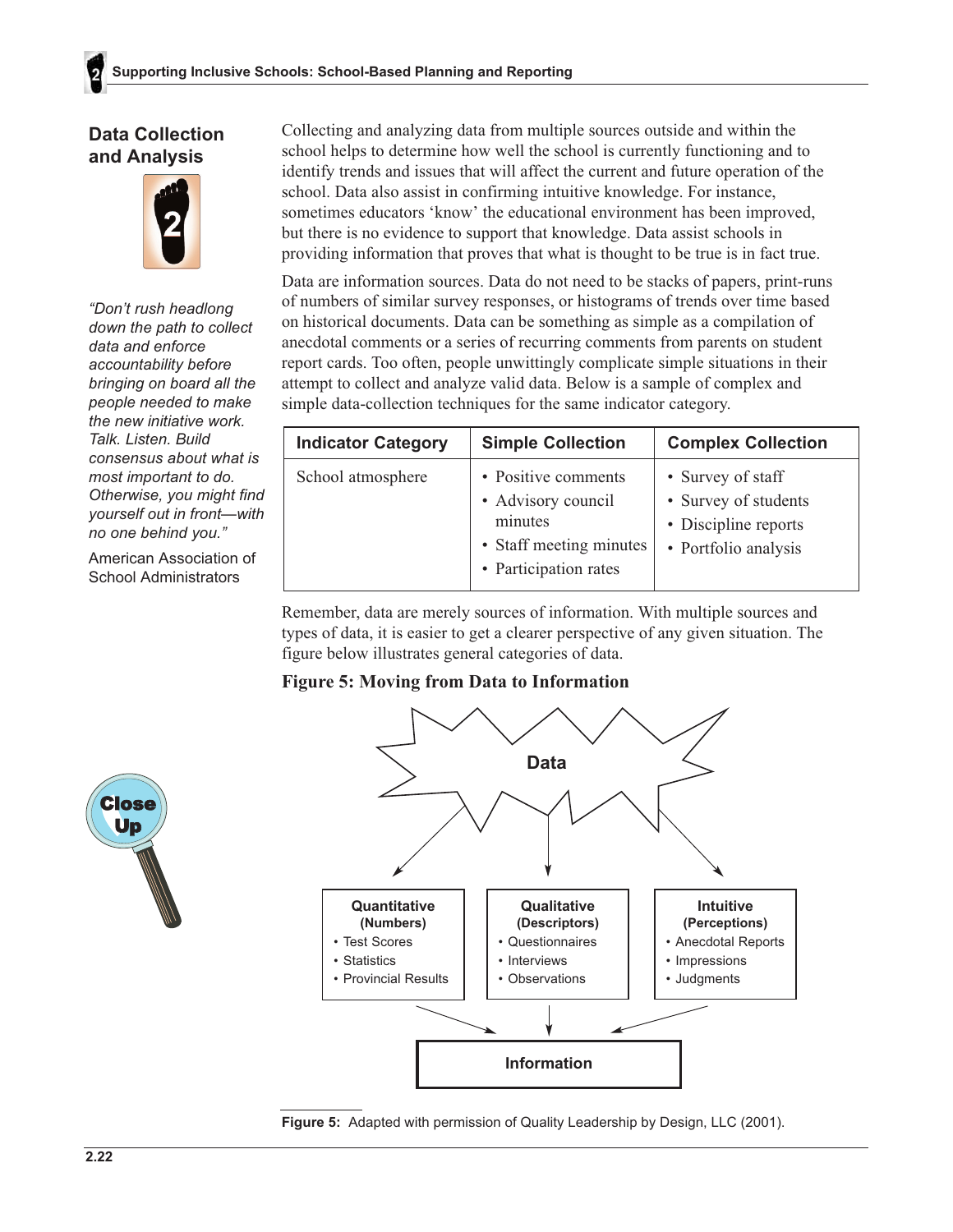A needs assessment is a systematic process of collecting and appraising facts and opinions.

As good planning is guided by sound, meaningful information, conducting a needs assessment early in the planning process is also a worthwhile activity. A needs assessment is a systematic process of collecting and appraising facts and opinions and developing consensus about a school's current situation. It helps the planning team to identify gaps between current and required or desired results, to rate these gaps in order of priority, and to identify those that are most important. Such gaps could potentially be identified in areas of professional development, student behaviour, or student achievement.

A needs assessment can rely on various types of easily attainable information, including

- school records and administrative information (e.g., student attendance and  $\bullet$ student retention and graduation rates)
- student achievement data (e.g., student portfolios and test scores)
- staff, student, and parental attitudes and opinions obtained by surveys or focus groups

### **Case Study: Golden Prairie School**

April 28: The planning committee met to consider the combined suggestions for priorities, outcomes, and strategies. It recorded selections for pre-existing as well as new data sources that were required for the priorities.

One of the priorities from the September meeting (i.e., "reduce incidence of bullying") was too vague and needed to be linked to departmental and divisional priorities. They wanted outcomes to be in the SMART format. By the end of the meeting, the committee had reconfigured the priority, outcome, and strategy.

| <b>Original priority:</b> Reduce incidence of<br>bullying<br><b>Revised priority:</b> Link policy and                                                                                                                                                                                        | <b>Original strategy:</b> Teach students about<br>anti-bullying through the Steps to<br><i>Respect</i> program.                                                                                                                                                                                   |
|----------------------------------------------------------------------------------------------------------------------------------------------------------------------------------------------------------------------------------------------------------------------------------------------|---------------------------------------------------------------------------------------------------------------------------------------------------------------------------------------------------------------------------------------------------------------------------------------------------|
| practice to research and evidence                                                                                                                                                                                                                                                            | <b>Revised strategy: Teachers will review</b><br>and plan the lessons in the Steps                                                                                                                                                                                                                |
| <b>Original outcome:</b> Bullying on the<br>playground will decrease.<br><b>Revised outcome:</b> By the end of June<br>2004, 75 percent of all students in<br>Grades 3–6 will demonstrate 75<br>percent of the skills and outcomes<br>in Steps to Respect: A Bullying<br>Prevention Program. | to Respect program at the<br>September staff meeting. Grades<br>3–6 classroom teachers will teach<br>the program outcomes to classes<br>for two periods per six-day cycle<br>until the conclusion of the<br>program, and 'refresher lessons'<br>will occur intermittently<br>throughout the year. |
| <b>Focus: Identifying Data Sources and Data Collection</b>                                                                                                                                                                                                                                   |                                                                                                                                                                                                                                                                                                   |

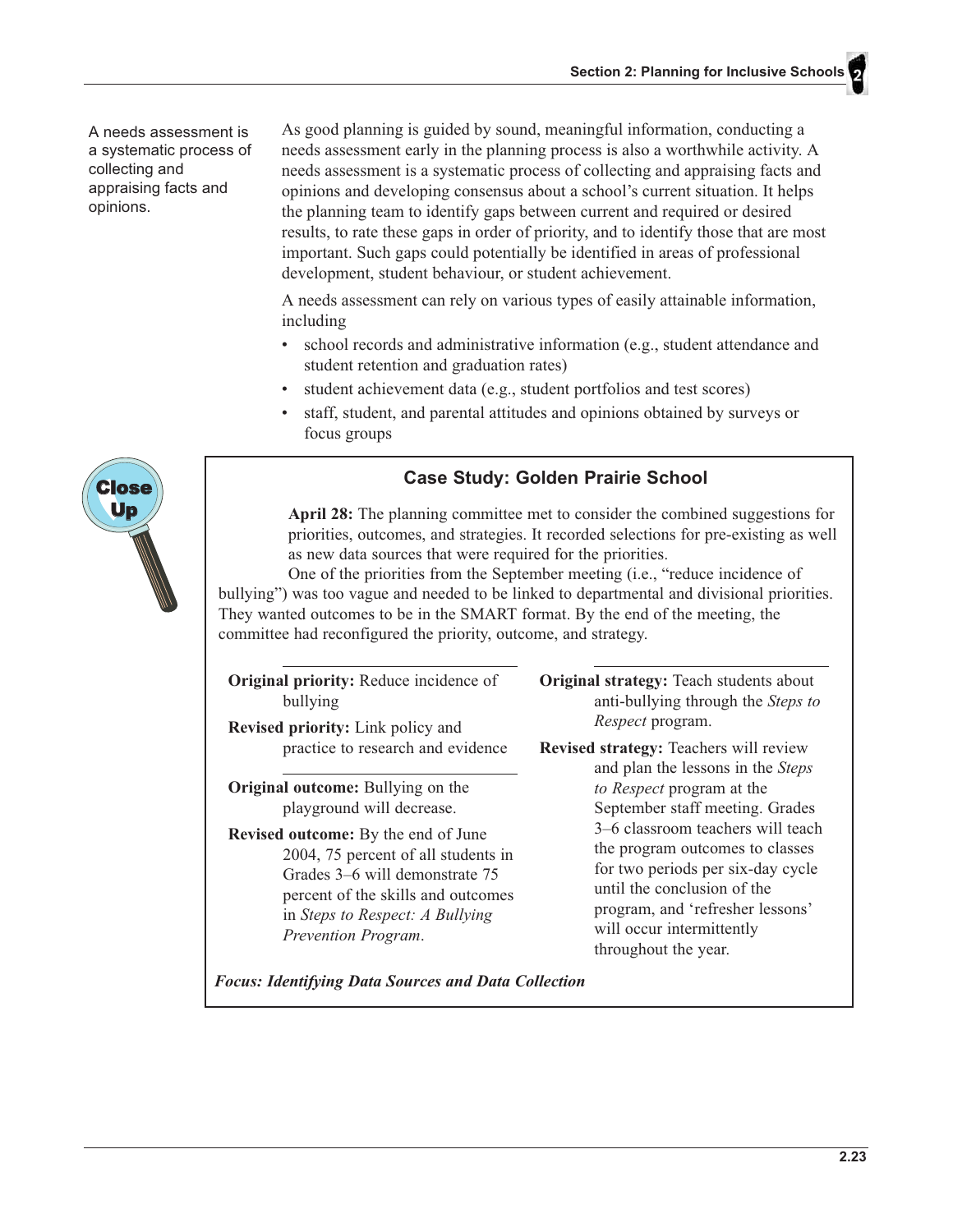### **Data Analysis** and Decision **Making**



"We live in a society that is data rich and information poor. While data are not information; translating fact to understanding means relating data to something you already know and can visualize."

Robert H. Waterman

Begin by having "data discussions" with your planning team. It is always more effective to involve others in analyzing data.

Next, organize data by outcome. The table below shows one way to align data with outcomes.

Look across data sources for any interesting trends, similarities, and/or differences. Try to compare results with a similar group or an appropriate norm group.

Comparing data to show evidence of trends can be misleading. Ensure that the patterns observed are patterns that link directly to previously identified variables.

In other words, use caution. Remember that data without context can be misleading.

### **Table 3: Data Organized by Outcomes**

| <b>Outcome-Example 1</b>                                                                                                                                                                                           | Data-Example 1                                                                          |
|--------------------------------------------------------------------------------------------------------------------------------------------------------------------------------------------------------------------|-----------------------------------------------------------------------------------------|
| We want to establish a<br>baseline for our students<br>with respect to reading<br>comprehension and reading<br>skills, then next year we<br>will begin to gauge which<br>student reading levels have<br>increased. | 1. Samples of student test results<br>2. Student transcripts<br>3. Student report cards |

#### **Examples of Commonly Available Data Sources**

#### **General Information about Students**

- Enrolment records (enrolments, transfers, and dropouts)
- Daily attendance records
- Student records (demographics, extracurricular activities)
- $\bullet$ Transcripts (course enrolments and levels, credits earned, grades)
- Student portfolios  $\bullet$
- Standards tests results  $\bullet$
- $\bullet$ Exit exams
- $\bullet$ Counselling activity reports (e.g., bullying programs, anger management programs)
- Disciplinary action reports
	- Employer evaluations (co-op placements)
	- Student survey results
	- Post-secondary enrolment



"Not everything that counts can be counted. And not everything that can be counted, counts."

**Albert Einstein**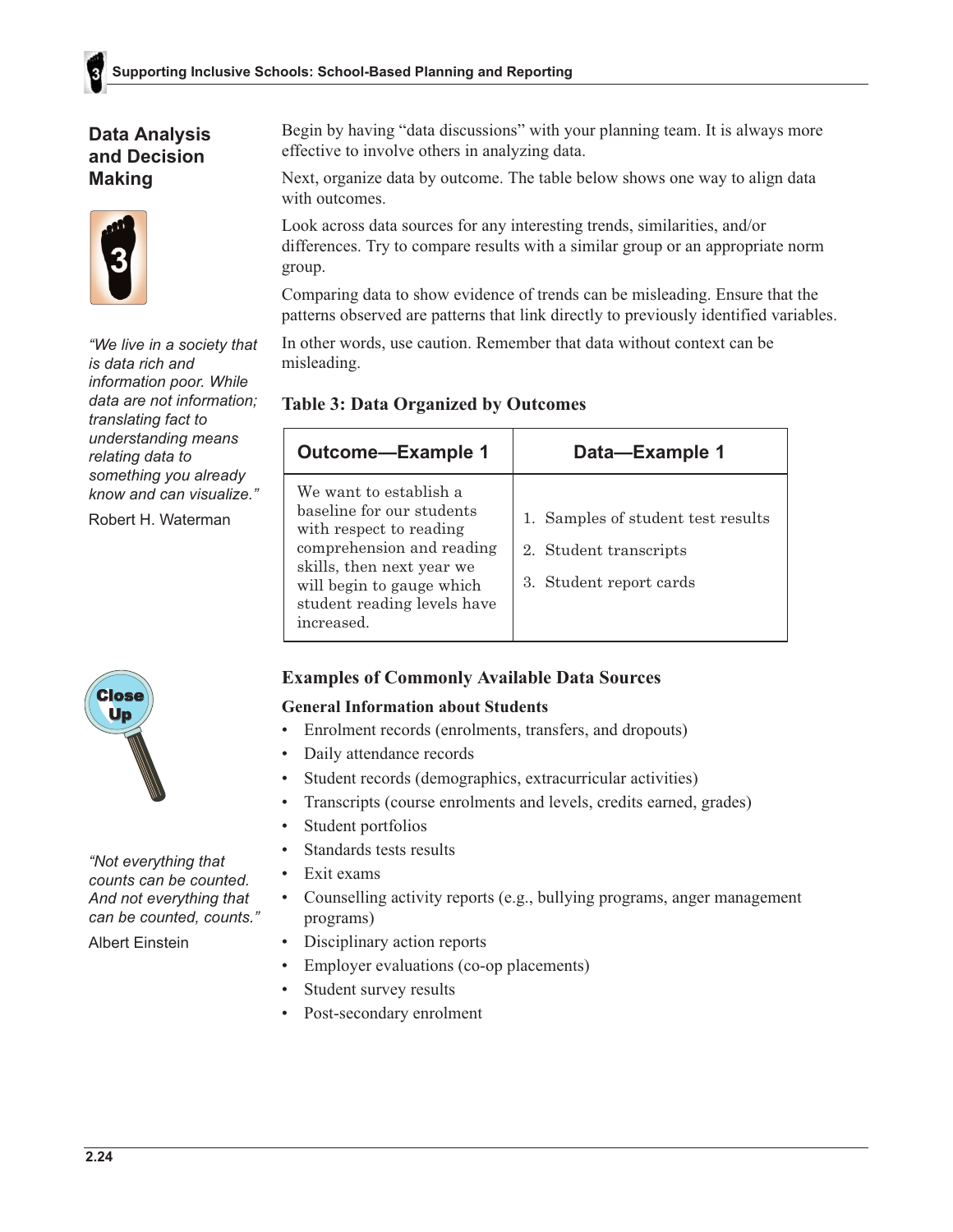#### **General Information about Teachers or Administrators**

- Teacher certification levels, staff development activities, continuing education credits
- Retention levels
- In-service reports  $\bullet$

#### **School-Level Information**

- Funds/expenditures per pupil
- Reports prepared for or by the district  $\bullet$
- Partnerships with post-secondary institutions/businesses/other  $\bullet$
- Drop-out/retention and completion rates  $\bullet$
- Student-faculty ratios
- Number of students
- Students using IEPs and requiring adaptations  $\bullet$
- Variety of adaptations and IEP meeting outcomes

#### **Department Level**

- Provincial outcomes report
- $\bullet$ Literacy and numeracy report

#### **National Level**

· Statistics Canada (PISA, YITS, EDI, NLSCY)

#### **Parent and Community Involvement**

- Surveys (of teachers, students, parents, employers, community members)
- $\bullet$  . Interviews and/or focus groups
- Information to/from parents  $\bullet$
- Teacher observations/checklists  $\bullet$
- Teachers/student logs/diaries  $\bullet$
- Records/logs of contacts (to parents to introduce teacher, to update on student progress, meetings with parents, et cetera)
- Record of obtaining language translators when required
- $\bullet$ Record of parent volunteers
- Homework website use
- Attendance sheets for decision-making meetings
- Information provided to families about community services
- Record of service to community by students
- Alternative assessments